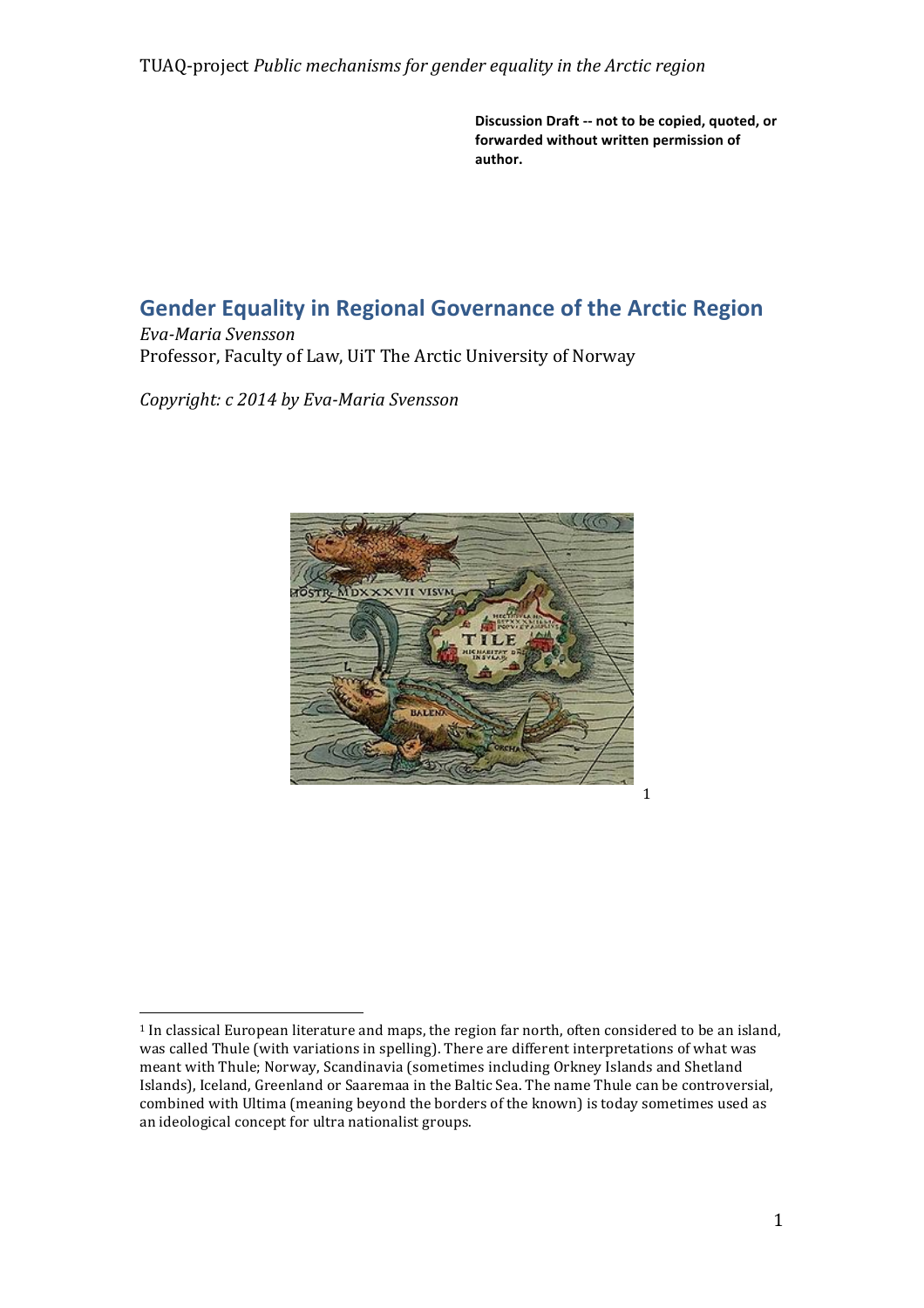| GENDER EQUALITY IN REGIONAL GOVERNANCE OF THE ARCTIC REGION                     |    |
|---------------------------------------------------------------------------------|----|
| <b>1. INTRODUCTION</b>                                                          | 2  |
| 2. THE INTERNATIONAL INTEREST FOR THE ARCTIC                                    | 3  |
| 2.1 THE AREA                                                                    | 3  |
| 2.2. THE INTEREST FOR THE ARCTIC IS GROWING                                     | 6  |
| 3. REGIONAL GOVERNANCE OF THE ARCTIC                                            | 8  |
| 3.1 WHAT IS REGIONAL GOVERNANCE?                                                | 8  |
| 3.2. THE REGIONAL GOVERNANCE BODIES IN THE ARCTIC REGION                        | 8  |
| 4. THE RHETORIC AND THE PRACTICE OF GENDER EQUALITY                             | 12 |
| 4.1 THE RHETORIC OF GENDER EQUALITY IN THE GOVERNANCE OF THE ARCTIC             | 14 |
| 4.2. THE PRACTICE OF GENDER EQUALITY                                            | 19 |
| 4.3 THE RHETORIC AND THE PRACTICE OF GENDER EQUALITY IN THE REGIONAL GOVERNANCE |    |
| REFLECTED THROUGH CEDAW STATE REPORTS                                           | 21 |
| 5. TAKING GENDER EQUALITY SERIOUSLY?                                            | 25 |

## **1. Introduction**

 

The main purpose with this article is to explore and analyse the approaches to gender equality as an issue for the public regional governance of the Arctic region.<sup>2</sup> It addresses *how gender equality is understood* (rhetoric aspect) and *how gender equality is done* (strategic and implementation aspect).

The Arctic has become increasingly important for the international community as an area of economic importance due to its natural resources, reachable in increasing degree. The natural resources are base for expanding economic activities. These activities have effects for people living in the region of different kinds, such as climate, economic, social and legal changes. This international interest in the Arctic region can come in conflict with indigenous people living in the region, indigenous people under the jurisdiction of the states but with some self-determination and separate governance from the majority states. 

Several northern regional governance bodies have been formed to support development in this region, but also to secure the interests of the concerned states. The bodies are both governmental and non-governmental. Focus in this paper is on bodies established by state governments. The reason for this is that it can be expected that the regional bodies, as representatives of the states, are committed to take appropriate measures in order to obtain gender equality, according to different political and legal commitments. The legitimacy for public governance, the exercise of power, relies on democratic values, like gender equality, accountability, transparency, and representation of *all* citizens. Despite these legitimate expectations, the regional bodies have, so far, not given attention to gender equality and the impacts of economics, policies and governance on women to any great extent.

 $<sup>2</sup>$  The article is written within an international cross-disciplinary comparative research program,</sup> TUAQ, with scholars from law, economical statistics as well as political science with competence in gender studies. The focus of the program is on public mechanisms for gender equality.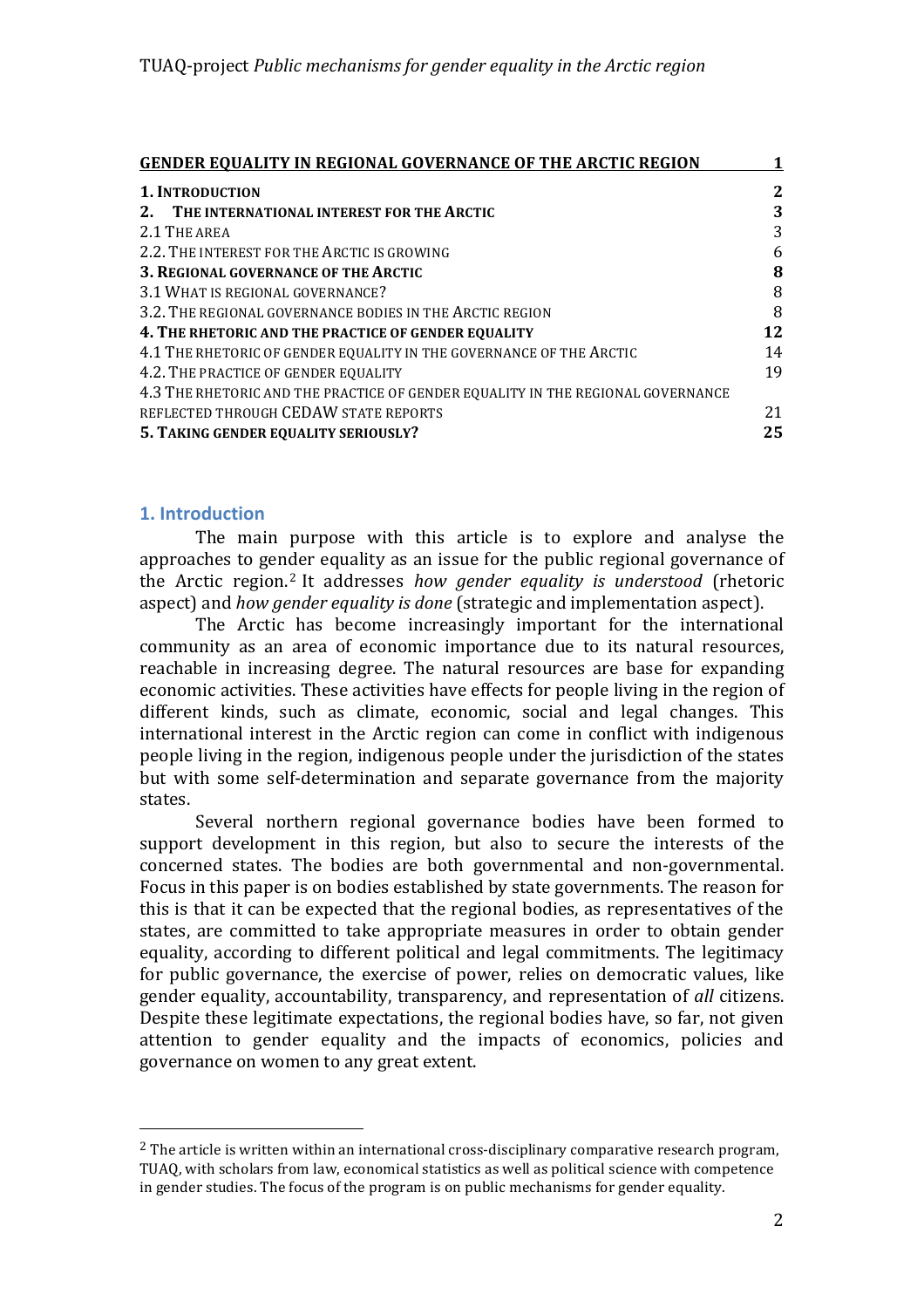Gender equality is a political and legal obligation for most States in the world. According to the World Bank "(a) central element of good governance is the responsiveness of policies and public institutions to the needs of all citizens. Policies and institutions must represent the interests of women and men and promote equal access to resources, rights, and voice."<sup>3</sup> The public bodies also have as a special commitment to secure the interests of the indigenous people. The obligations to promote gender equality and the interests of the indigenous people are equal (*jämbördiga*).

By these reasons, it is relevant to expect public governance to have gender equality on their agenda, in order to meet the needs and interests of all citizens and promote equal access to resources, rights and voices. It is also relevant to expect public governance to have promotion of indigenous interests on their agenda, and what is more, how these two obligations relate to each other. Some of the public mechanisms interacting in the governance process are policy, legislation, and budgeting. Through legislation policy is codified. The legislation can also be a proactive force to improve gender equality through obligations for different governance bodies to promote gender equality. Through budgeting implementation of policy and legal obligations can be secured. The legal base for gender budgeting is the Beijing Platform from 1995 (Phillips 2006, Lahey 2010). In this article the focus is on policy and legislation within the public governance of the Arctic region, which consists of several different governing bodies established by states or union of states.

The states in the Arctic region represented by and through the regional bodies are the arctic states, i.e. Canada, Denmark (Greenland), Finland, Iceland, Norway, The Russian Federation, Sweden and USA. Other parties than the arctic states are also involved in the governance of the region. Some non-arctic states are given status as observers, non-governmental organisations are given status as permanent participants or observers, and global, regional inter-governmental and inter-parliamentary organizations are given status as observers of the intergovernmental organisation the Arctic Council.

# **2.** The international interest for the Arctic

#### **2.1 The area**

 

The area at stake is the northern part of the northern hemisphere, the Arctic. The Arctic Region can be and is demarcated in different ways. The demands for legitimate claims for access to and right to gain from the region are directed from the states with territories in the Arctic but also from other states all over the world. Demarcations of the region have impacts on which states and groups of people have the right to claim the resources.

A geographical demarcation is the region north of the Arctic Circle (i.e. the polar circle in the northern hemisphere). The region demarcated in this way encompasses parts of Russia, Finland, Norway, Sweden, Greenland, Canada and USA. The geographical definition is showed as a blue line in the figure below.

Alternatively, the region can be defined out of the treeline or as the region where the average temperature for the warmest month (July) is below  $10^{\circ}$  C. The

<sup>&</sup>lt;sup>3</sup> Governance & Gender Equality, Gender and Development Group, The World Bank, April 2006, http://www.capwip.org/readingroom/TopotheShelf.Newsfeeds/2006/Governance%20and%20 Gender%20Equality%20%282006%29.pdf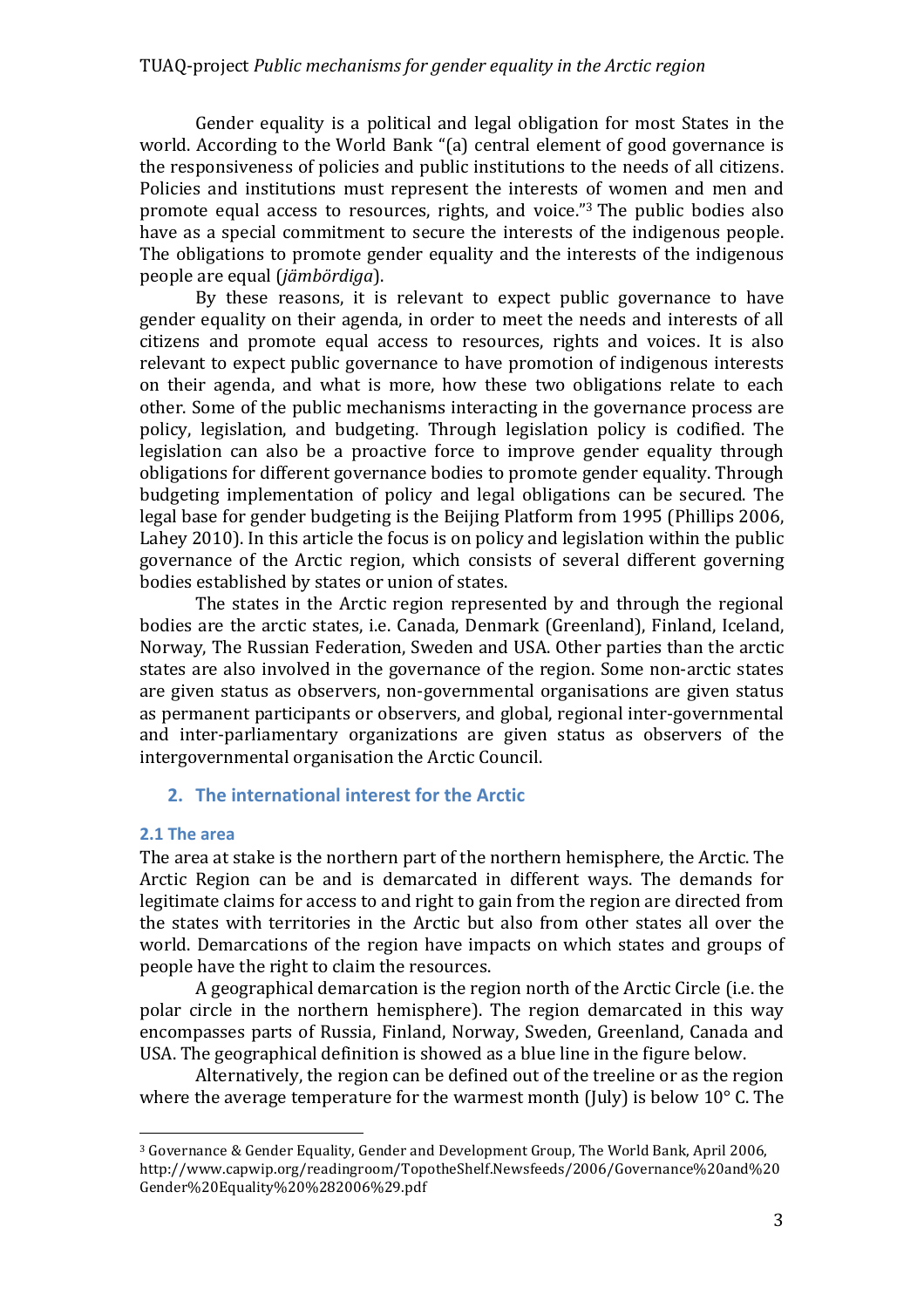red line shows this latter definition. If understood in the latter sense, the concerned states are the same except Finland and Sweden but with an addition of Iceland. 



*Figure 1*

The Arctic region can also be demarcated as an administrative area, by various working groups with interests in the area, such as governance bodies established out of political reasons for co-operation crossing the borders of the national states and within parts of each state. For instance, in order to establish the geographic limits of their work, the working groups of the Arctic Council began to create boundary lines on the circumpolar map that were relevant for their particular mandate (see figure 2, www.arctic-council.org).



There are also other geographical areas, defined out of different co-operations between states that include the Arctic region or parts of the Arctic region. *The Barents Euro-Arctic region* encompasses parts of The Arctic Region, no matter whether the Arctic Circle or the temperature line is used as demarcation. The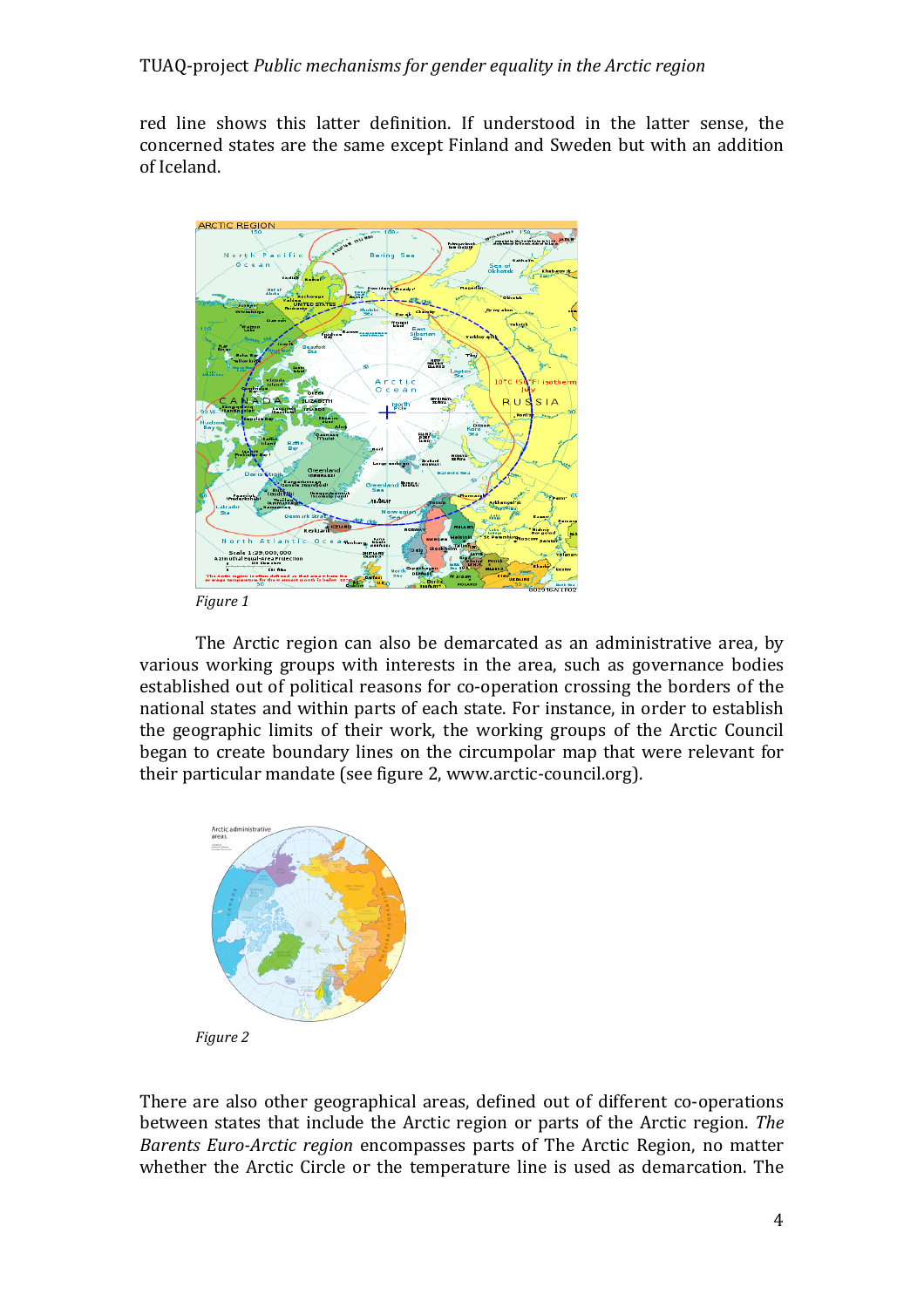Barents Euro-Arctic region includes the Arctic parts of Finland, Norway, Russia and Sweden but also areas more south in the same four countries, see figure 3.



*Figure 3*

The Northern dimension, see figure 4, is a geographical defined area in the north part of EU as well as parts of Russia. However, it is a politically demarcated area based on the cross-border relations between EU and Russia in the Baltic Sea and Arctic Sea regions.



#### *Figure 4*

 

An important demarcated area in the Arctic (and beyond) is Sápmi. Sápmi is the name of the cultural region traditionally inhabited by Sami people, see figure 5. The reach of the geographical territory for Sápmi is not precisely defined and it has changed over time. Sápmi is, according to the Samis, a nation without state or country borders but with a common language, culture and history.<sup>4</sup> The area consists of the northern parts of Fennoscandia, and stretches over the four countries Finland, Norway, Russia and Sweden. Sápmi is increasingly recognized (also) as an administrative region and the Samis are participants in the public

<sup>&</sup>lt;sup>4</sup> Samiskt informationscentrum, Sametinget, www.samer.se/2167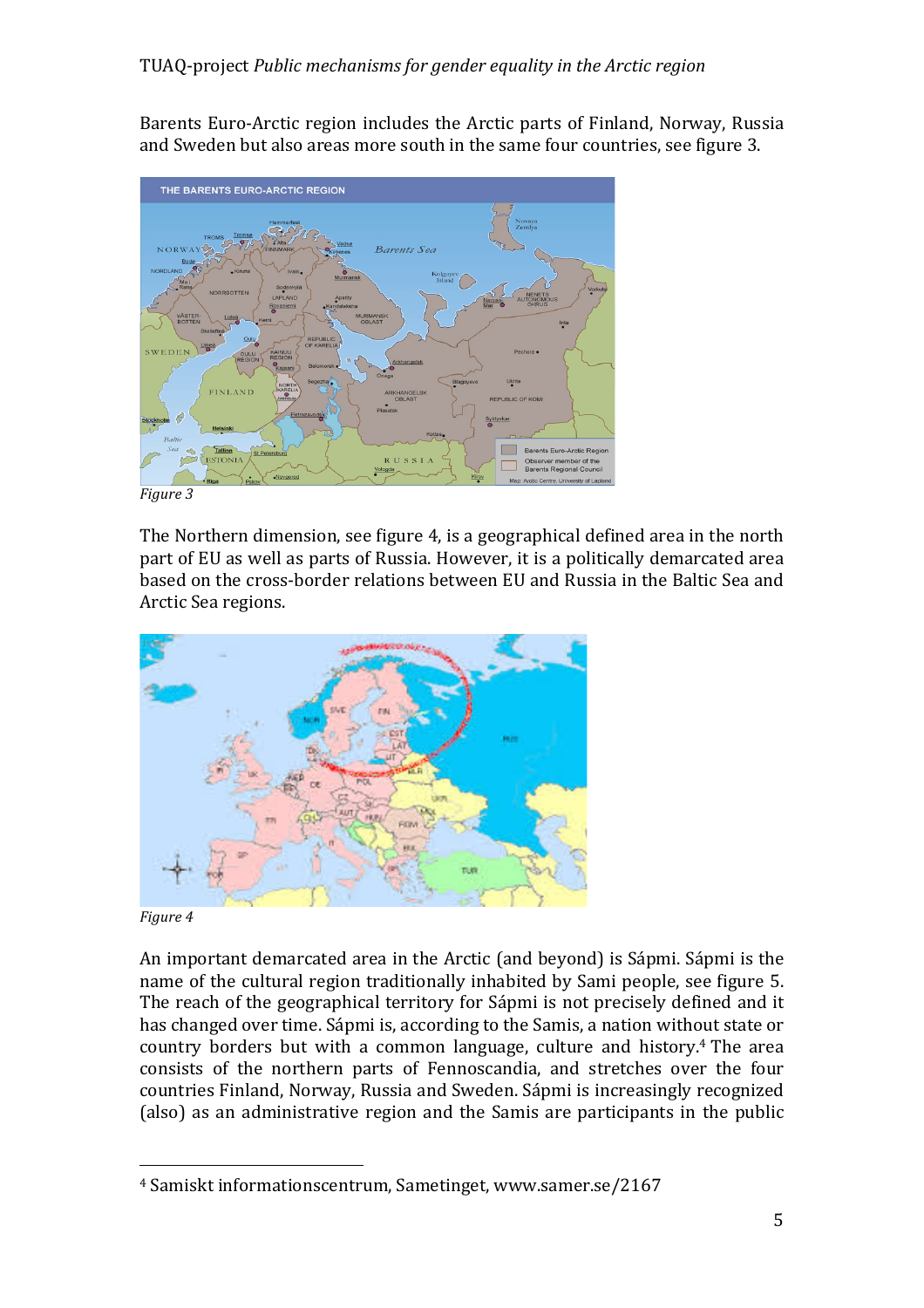governance of the Arctic, not as a state but as specific group with legitimate interests in the region, in The Arctic Council as a permanent participant.

The Samis are not the majority population in Sápmi. An estimation is that the total population is 80 000. Norway has the biggest Sami population  $(50\ 000 -$ 65 000), Russia the smallest (2 000) and the other countries in between (Sweden 20 000 and Finland 8 000). 

Lapland is sometimes understood as the same as Sápmi. It refers to the land inhabited by the Sami people, but the name Lapland is used only in Finland and Sweden for provinces in the north.



*Figure 5*

To conclude, there are several demarcated regions, defined out of a variety of aspects and interests. As discussed in the Arctic Human Development Report (AHDR 2004) there is much to say about defining the Arctic (p. 17). Here, *the Arctic* is used for *the demarcated area of land, named as the Arctic region, which is subject for regional governance through different bodies*, partly overlapping each other.

## **2.2.** The interest for the Arctic is growing

 

The international community, both public and private stakeholders, intensifies its interest for the Arctic as an area of economic importance due to its natural resources, reachable in increasing degree. The Arctic is a region with immense amounts of natural resources such as petroleum and minerals, as well as fish and other animal products. The resources are in increasing extent base for expanding economic activities due to the ice melting. What is more, the more ice melting and open sea, the more use of the Arctic as a transportation route.

It is not only the arctic states (states with some of its land in the Arctic) that have interest in the Arctic. Also states in other parts of the world are interested in the natural resources and to have access to the region. As an example, twelve non-arctic states have been admitted as observers to the Arctic Council, the six latest in  $2013.5$  Most of the states are positioned far from the Arctic, but the observer status recognizes an interest significant enough to sit in

<sup>5</sup> www.arctic-council.org/index.php/en/about-us/arctic-council/observers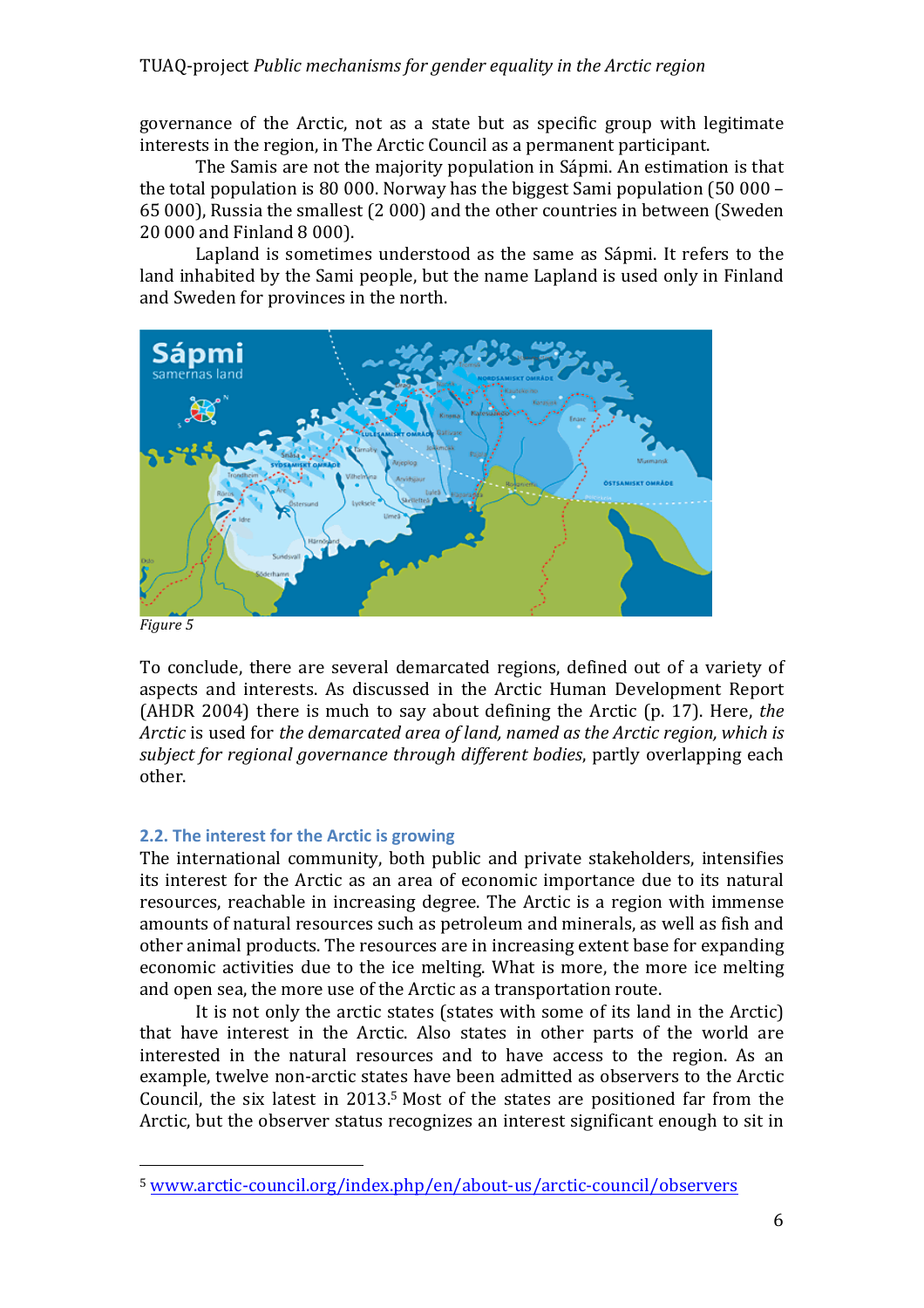on meetings. The fear for military interests in the area has been raised, however it is presumed that the main interests have to do with economics and trade.<sup>6</sup> The UN Convention on the Law of the Sea (UNCLOS) allows anyone to use shipping lanes on the high sea. Northern passages are highly interesting for many states due to shorter distances. An increased trade will at the same time have impact on the ice and is also

The international interest for the Arctic and its resources is not always in consistence with the interest of the people who live in the region. Its population is approximately 4 million (Arctic Human Development Report, 2004, 27). According to the University of Arctic, using the circumpolar North as the boundary, the population is a little more than  $13$  million.<sup>7</sup> 10 percent of the population in this area belongs to one of 40 indigenous groups.<sup>8</sup> Almost all of them live as a minority within the borders of contemporary nation states. Only in Greenland are the Inuit in majority with  $88\%$  of the population. In Canada is half of the population in the northern regions indigenous, in Alaska around 20  $\%$ . In the Nordic countries and in north-Russia are indigenous peoples only 4-5  $\%$  of the population in the region.<sup>9</sup> Iceland (if included in the Arctic region) is the only Nordic country without indigenous people.

The population in the Arctic grow rapidly in the 1950s and 1960s due to improved health care for indigenous people and a large influx of immigrants due to the discovery of vast natural resources located in the region. In recent time the population growth has slowed down and between the years 2000-2010 declined in many parts of the Arctic.<sup>10</sup> The net-migration pattern among females are more intense than for men, more women than men out-migrate from the north, and the number of females per 100 males in age group 15-64 years is less than 100 in strikingly big parts of the Arctic. $11$ 

The Arctic is subject to climate change and contamination due to human activity in the world and more specifically in the region. Economic activities have impact on sustainability in several ways; both as a condition for living in the north and as something that have negative effects on the environment. Indigenous people are often more affected than non-indigenous due to the specific connection to the land, inhabited and integrated in the living conditions. Climate change, hence, poses a new threat for indigenous people.

The public governance has obligations to meet the needs and interests of all inhabitants. At the same time, the states and other stakeholders have interests in the Arctic that not always go well together with the interests of the people living in the region. What is more, gendered structures in society have impacts

<sup>6</sup> www.newscientist.com/article/dn23553-china-gains-observer-status-on-thearctic-council.html#.Uvo7SCRwDWo

<sup>7</sup> www.uarctic.org/AtlasMapLayer.aspx?m=648&amid=7251

<sup>8</sup> www.arcticcentre.org/InEnglish/SCIENCE-COMMUNICATIONS/Arcticregion/Arctic-Indigenous-Peoples

<sup>9</sup> http://portlets.arcticportal.org/the-people

<sup>10</sup> www.nordregio.se/en/Maps--Graphs/01-Population-and-

demography/Population-change-in-the-Arctic-and-neighbouring-regions-2000- 2010/

<sup>11</sup> www.nordregio.se/en/Maps--Graphs/01-Population-anddemography/Female-and-male-in-20121/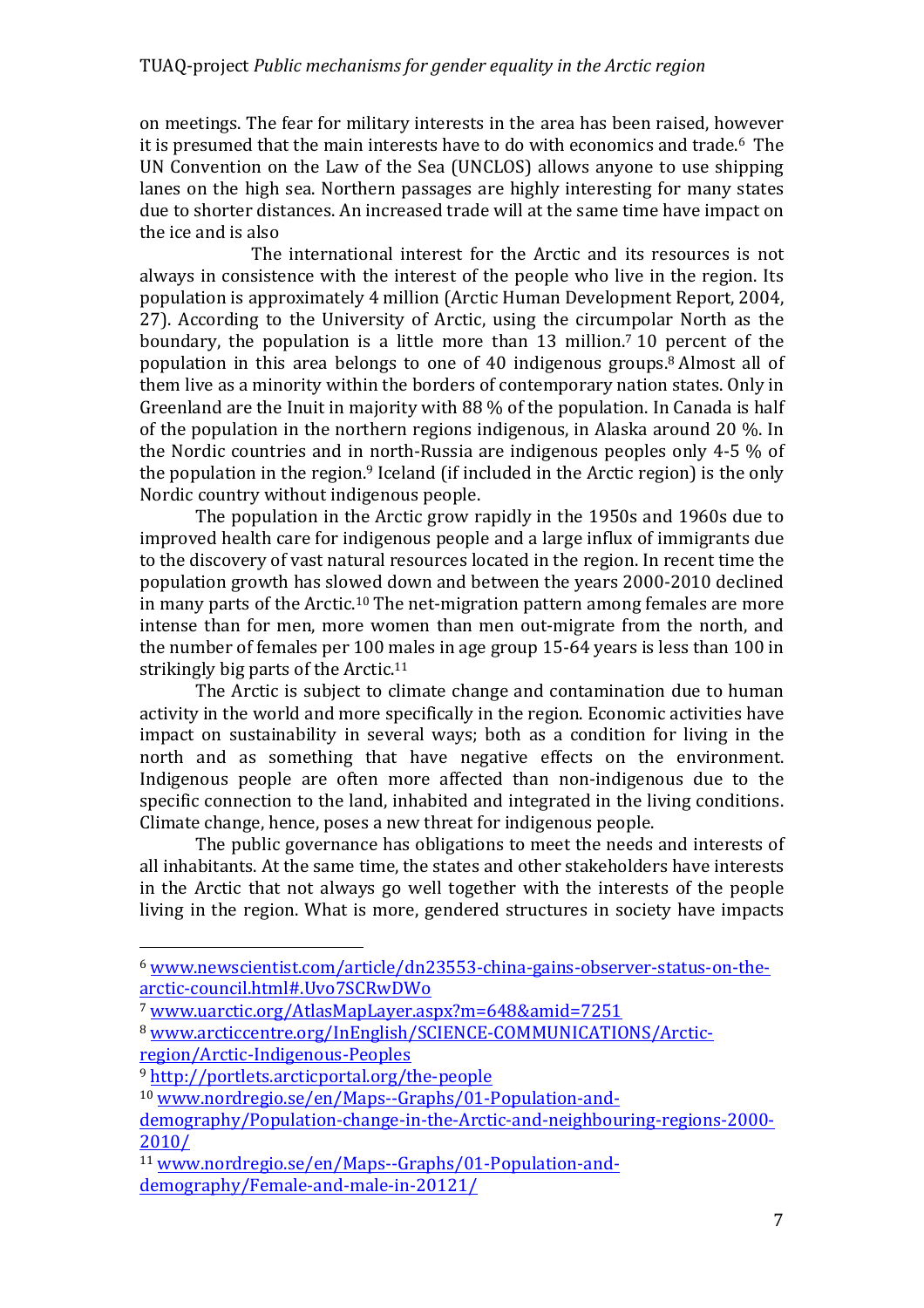on several levels, within different populations, between groups of men and women, in governance, in enterprises and in private life. How are these challenges met in regional governance of the Arctic?

## **3. Regional governance of the Arctic**

#### **3.1 What is regional governance?**

Regional governance is a process by which people through governing subjects like states determine and pursue their collective ends, means, and values in a certain region. How the governance is institutionalised is captured by the concept of government, which tells which bodies that are present in manufacturing the governance of a region. The governmental bodies can be both public and private. If established by the states or given legal recognition, regional bodies in this article are defined as public. If a NGO for instance is legally recognised it is in this sense a public body. The normal public body, however, is an organisation established by several national states with the purpose of cooperation in specific issues. Governance can also be private or a combination of public-private. In this article the bodies established by the states, part of the public governance, are of special interest, because when it comes to gender equality policy obligations and to consider the interests of indigenous people, these bodies are obliged to follow the ambitions of the states, which established them. The states at stake can of course have different ambition levels and different legal instruments to follow. However, when it comes to legal obligations on gender equality and indigenous rights there are several internationally binding instruments (at least if the states have ratified them).

The regional governance, at stake in this paper, is a certain body established by a state government to secure certain interests within a specific geographical demarcated area, the Arctic. The Arctic encompasses human settlements with particular physical, social, cultural, economic, political, and functional characteristics. The governance in this region is organised in state bodies and non-state bodies with interests and jurisdiction in (parts of) the region. The governance, if established by states, is obliged to follow the same ambitions and values in the regional governance as in the rest of the state governance. One of these obligations is to promote gender equality and to take all appropriate measures to eliminate discrimination on the base of sex. The bodies often have a combination with representatives from the concerned states as well as representatives from indigenous people's organisations (NGO) living in the region.

The governance of the Arctic region is established for a certain purpose. In short, the governance of the Arctic region has been established due to conflicting economic interests in the natural resources in the region. Several states claim access to the resources. The governance has also additional purposes, to balance these interests with the interests of the people living in the region, i.e. the indigenous people, and with environmental interests.

#### **3.2.** The regional governance bodies in the Arctic region

In the Arctic region there are several public bodies for regional co-operation. The Arctic Council, The Barents Euro-Arctic Council and the Barents Regional Council are all co-operations between countries or counties situated in the region, partly or in all. The Nordic Council of Ministers and Nordic Council are two bodies for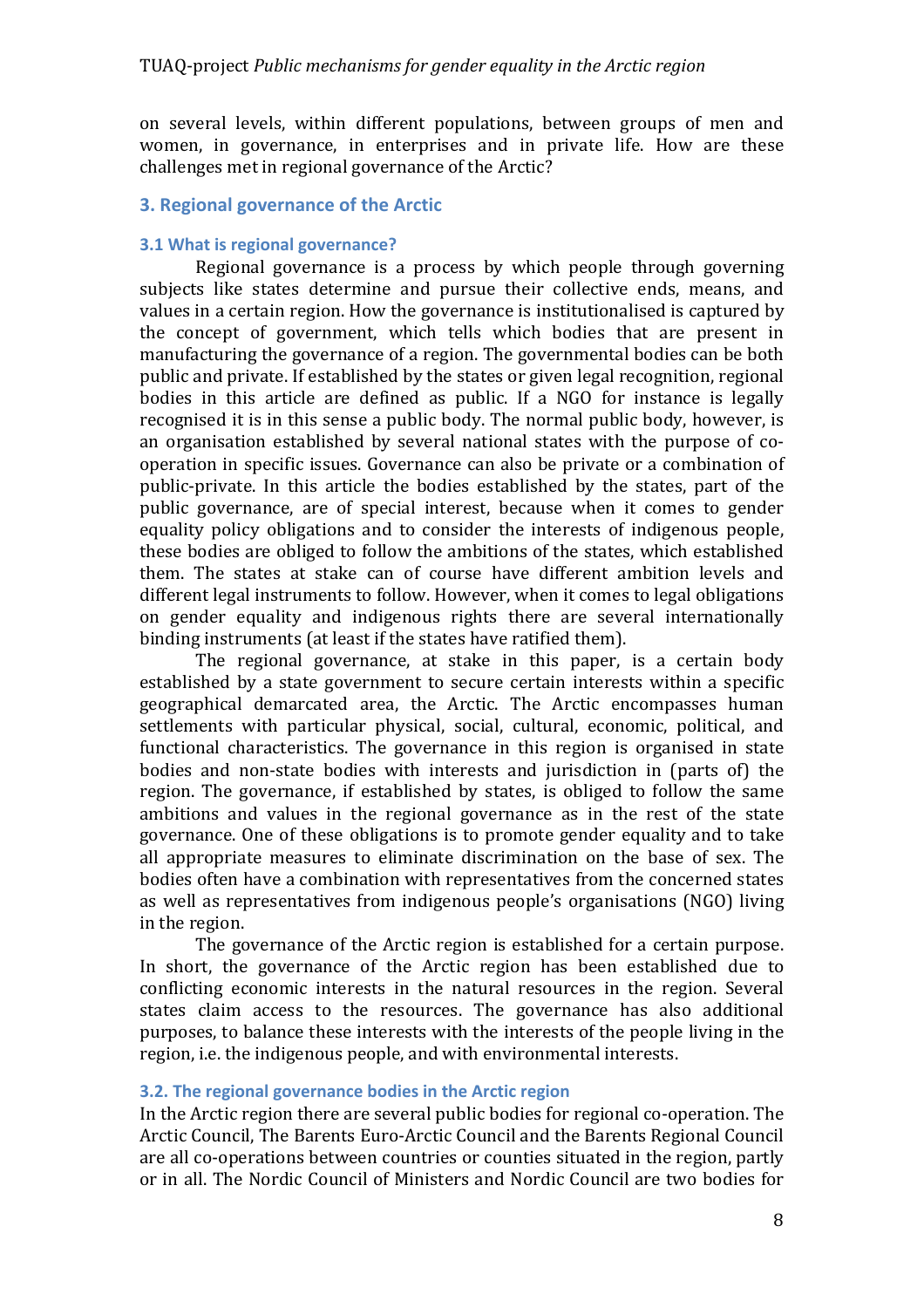co-operation between the Nordic countries in a wide range of areas such as, for example, research, the environment, welfare and culture. All the Nordic countries are partly situated in and have interests in the Arctic region. EU has evolved an Arctic policy and is a partner in The Northern Dimension. Between the Sami parliaments in Norway, Finland and Sweden there is a co-operation council, the Sami Parliamentary Council (Samiskt parlamentariskt råd SPR,) established in 2000 between Norwegian and Finnish Sami parliaments as members, and from 2002 also the Swedish Sami Parliament.

Besides the public bodies there are several cooperation enterprises between companies, such as BarentsNova, and cooperation between Norway and Russia, SIVA IM, a Norwegian state owned company for promoting innovation and business abroad.

There are also some non-governmental organisations like the Sámi Council.<sup>12</sup> The Council has Sámi member organizations in Finland, Russia, Norway and Sweden. It was established in 1956 and its primary aim is the promotion of Sámi rights and interests in the four countries. The objective can be achieved through agreements between the states and the Sámi Parliaments in each country.

Below, the public bodies and their purpose are presented shortly. When it comes to purpose, co-operation seems to be a key concept. Every body has cooperation as its own aim, however the bodies have also co-operation between themselves. All four Northern regional councils (BEAC, CBSS, NCM and AC), with their different memberships, identify needs for development and cooperation in their respective areas and support project implementation in different ways.

## *3.2.1 The Arctic Council*

"The Ottawa Declaration of 1996 formally established the Arctic Council as a high level intergovernmental forum to provide a means for promoting cooperation, coordination and interaction among the Arctic States, with the involvement of the Arctic Indigenous communities and other Arctic inhabitants on *common Arctic issues*, in particular issues of *sustainable development* and *environmental protection* in the Arctic."<sup>13</sup>

The Arctic Council consists of eight Arctic states, Canada, Denmark, Finland, Iceland, Norway, Russia, Sweden and USA. Six international organisations representing Arctic Indigenous Peoples have permanent participant status. The organisations are Arctic Athabaskan Council (AAC), Aleut International Organisation (GGI), Gwich'in Council International (GGI), Inuit Circumpolar Council (ICC), Russian Arctic Indigenous People of the North (RAIPON) and Saami Council (SC).

The geographic area for The Arctic Council is the Arctic region. In this region the population is, according to Arctic Council, 4 millions (cf. above). Of them are approximately 10% indigenous.

The Arctic Council provides a valuable platform for discussions on all issues of relevance to the Arctic and the people who live there. The focus is on

 <sup>12</sup> www.saamicouncil.net

<sup>13</sup> www.arctic-council.org/index.php/en/about-us/history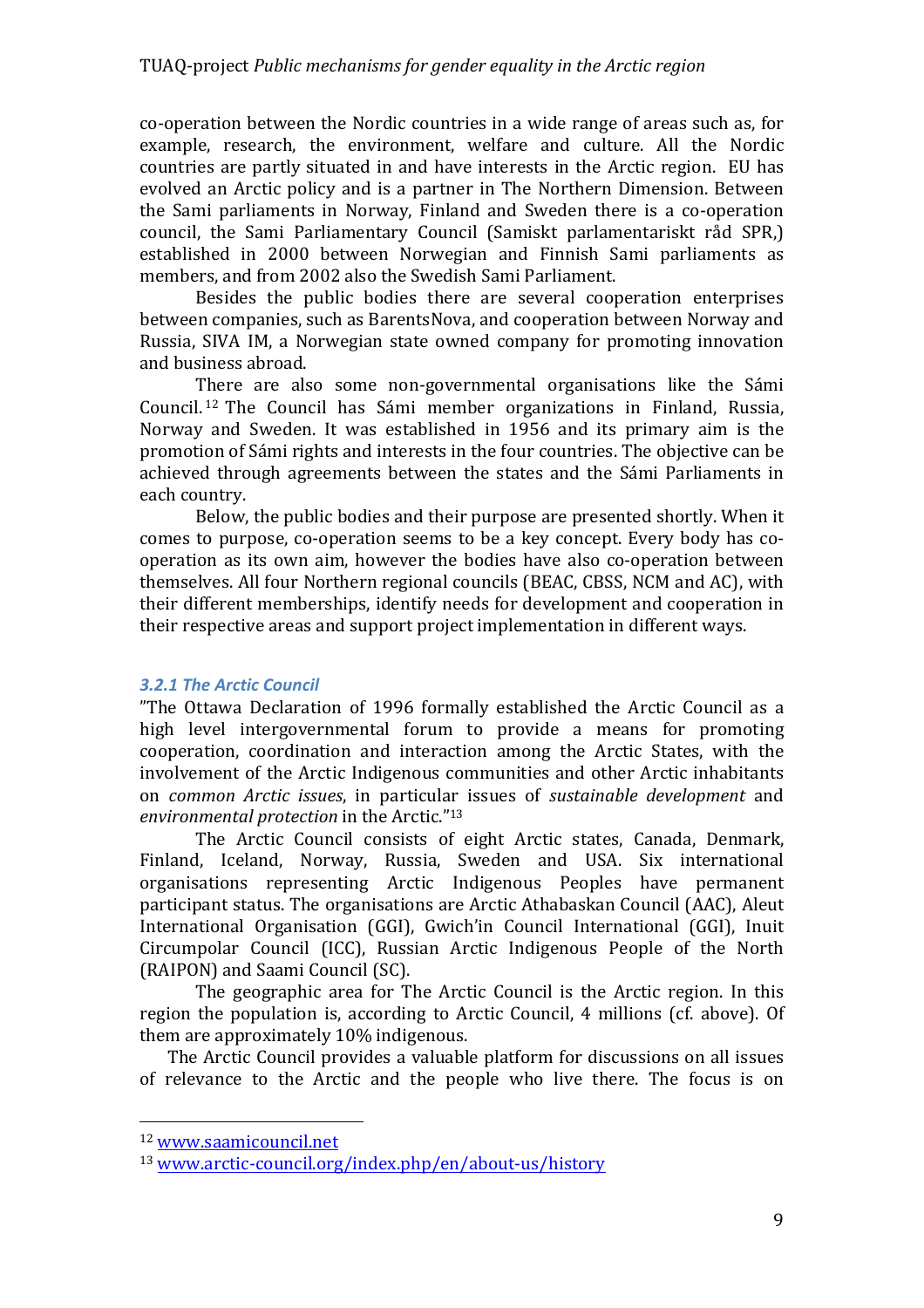environmental protection, climate change, arctic and circumpolar biodiversity, marine and shipping activity in the oceans and arctic peoples. For the arctic peoples the focus is on health and well-being as well as the cultural heritage and he preservation of language.

## *The organisation in different working groups, Human development....*

The common objectives for the chairmanship of Norway, Denmark, and Sweden 2006-2013 were climate change, environmental protection, circumpolar observation and monitoring of change in the Arctic, integrated management of resources, indigenous people and local living conditions. The prioritised objective for Canada's chairmanship 2013-2015 is to promote economic development, even if the (latest) Declaration of the Arctic Council from 2013 explicitly highlights improving both economic and social conditions. Business is given a special role in the development of the Arctic and the Arctic Council intend to increase the cooperation and interaction with the business community to advance sustainable development in the Arctic (MM08-15 May 2013-Kiruna, Sweden, Kiruna Declaration).

# **3.2.2.** The Barents Euro-Arctic Council (BEAC) and The Barents Regional Council *(BRC)*

The Barents Euro-Arctic Council (BEAC) and the Barents Regional Council (BRC) were established by The Kirkenes declaration in 1993 for cooperation on governmental and regional level. The intergovernmental BEAC have Denmark, Finland, Iceland, Norway, Russia, Sweden and the European Commission as members. The chair rotates between Finland, Norway, Russia and Sweden.

The interregional BRC unites 13 member counties within the region in the four countries Finland, Norway, Sweden and Russia and a representative of the indigenous peoples in the northernmost parts of Finland, Norway, Sweden and northwest Russia, i.e. the Sami, the Nenets and the Veps.

The objectives for BEAC and BRC are environmentally sustainable economic growth, development of energy related issues, climate change, environmental conditions and their influence on the traditional livelihood of the indigenous peoples. The region was an area of military confrontation during the Cold War. The underlying premise for the establishment of the cooperation was that close cooperation secures political long-term stability and reduces possible tensions. 

# *3.2.3 The Northern dimension*

The Northern dimension (ND) is a joint policy between EU, Russia, Norway and Iceland. The policy was initiated in 1999, renewed in 2006, and aiming at providing a framework to promote dialogue and concrete cooperation, strengthen stability, well being and intensified economic cooperation, promote economic integration, competitiveness and sustainable development in Northern Europe. 

In addition to the four ND partners, also participating are the regional councils AC, BEAC together with The Council of the Baltic Sea States (CBSS) and the Nordic Council of Ministers (NCM), financial institutions and some other partners. To ND is also several partnerships connected, like the ND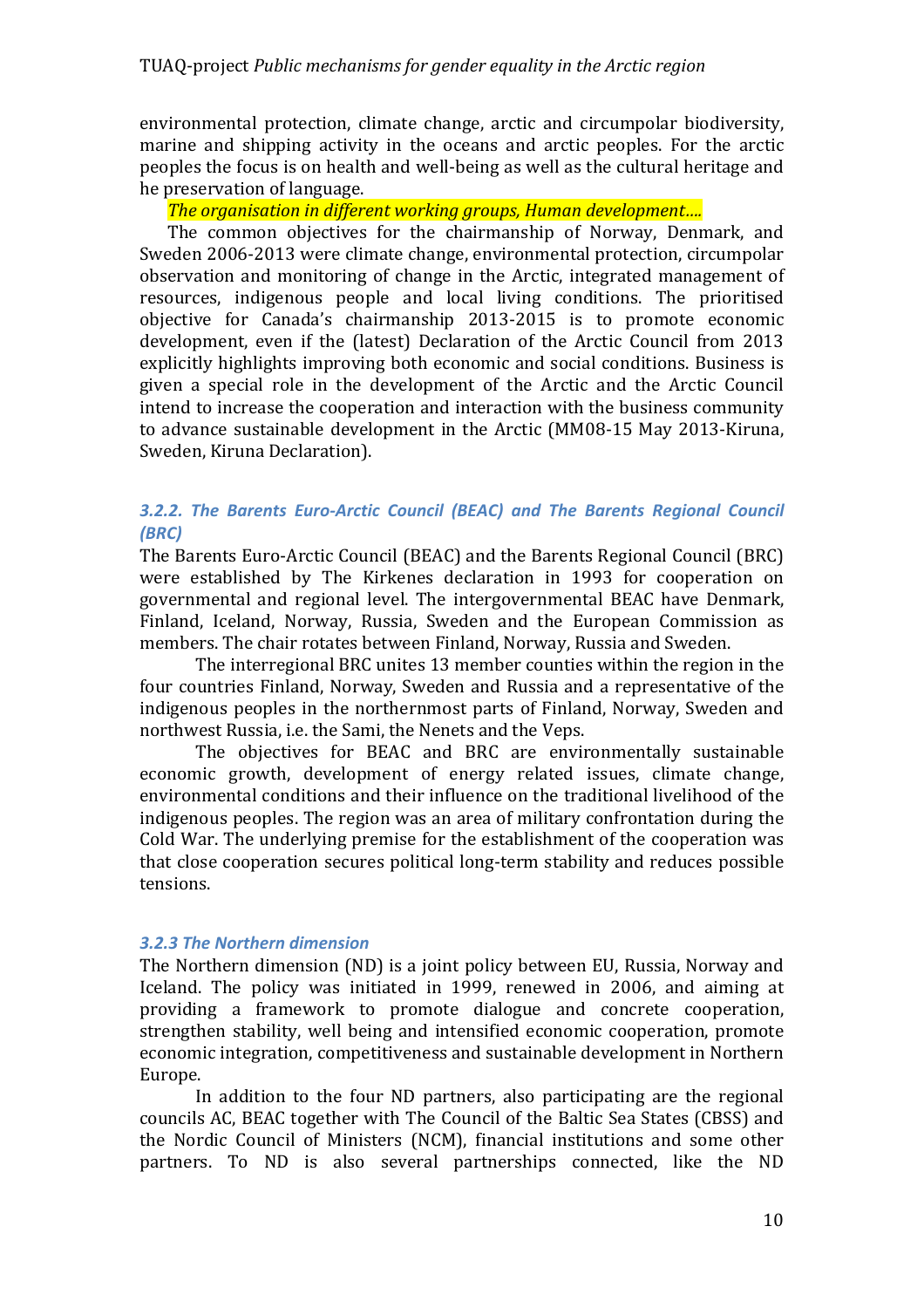Environmental partnership, ND Partnership in Public Health and Social Wellbeing.

The renewed ND policy is from 2006, expressed in two documents, ND Political Declaration and ND Policy Framework Document. The Northern dimension is an initiative in the EU regarding the cross-border and external policies covering Nordic countries, Baltic States and Russia. The Northern Dimension addresses the specific challenges and opportunities arising in those regions and aims to strengthen dialogue and co-operation between the EU and its member states, the northern countries associated with the EU under the European Economic Area (Norway and Iceland) and Russia. The Northern Dimension is implemented within the framework of the Partnership and Cooperation Agreement with Russia. A particular emphasis is placed on subsidiarity, and on ensuring the active participation of all stakeholders in the North, including regional organisations, local and regional authorities, the academic and business communities, and civil society. Several key priority themes for dialogue and co-operation under the Northern Dimension have been identified, including economy, business and infrastructure, human resources, education, culture, scientific research and health, the environment, nuclear safety, and natural resources, cross-border cooperation and regional development and justice and home affairs.

The Northern Dimension is intended to promote security and stability in the region, as well as helping build a safe, clean and accessible environment for all people in the north. It aims at addressing the special regional development challenges of northern Europe. These include cold climatic conditions, long distances, and wide disparities in standards-of-living, environmental challenges including problems with nuclear waste and wastewater management, and insufficient transport and border crossing facilities. The Northern Dimension is also intended to take advantage of the rich potential of the region, for example in terms of natural resources, economic dynamism, and a rich cultural heritage.

A new dimension of this complex relationship is emerging with the melting of the Arctic through climate change. Many resources are newly accessible and this could lead to a power struggle.

Besides, the Northern Dimension also has the objectives of addressing the challenges arising from uneven regional development, and helping avoid the emergence of new dividing lines in Europe following EU enlargement. With the enlargement of the Union on 1 May 2004 to include Estonia, Latvia, Lithuania and Poland, the importance of the Northern Dimension has increased considerably: eight EU Member States (Denmark, Germany, Poland, Lithuania, Latvia, Estonia, Finland and Sweden) surround the Baltic Sea, and the EU's shared border with Russia has lengthened significantly.

## *3.2.4 Nordic Council of Ministers and Nordic Council*

An official co-operation between the Nordic countries (Denmark, Finland, Iceland, Norway, Sweden, the Faroe Islands, Greenland and Åland) in a wide range of areas such as, for example, research, the environment, welfare and culture. The Nordic Council is an official inter-parliamentary body, and the Nordic Council of Ministers is the official inter-governmental body.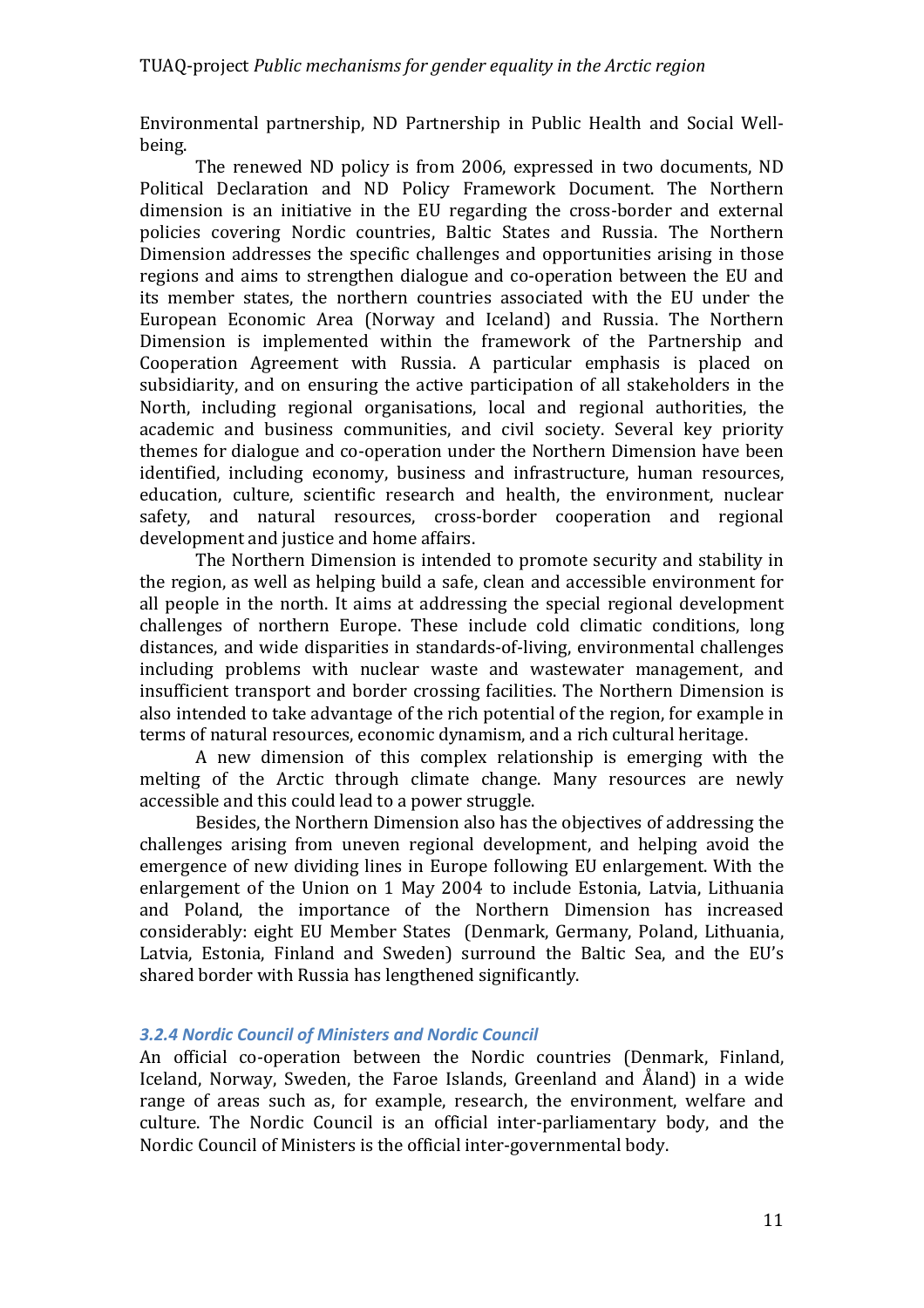The Nordic Council was formed through the Helsinki Treaty in 1962 (1952?). The Nordic Council of Ministers was founded in 1971.

*Council of Ministers for Gender Equality MR-JÄM 1980.*

The cooperation has a wide range of areas. It is built on common values and a willingness to achieve results that contribute to a dynamic development and increase Nordic competencies and competitiveness. One out of several areas of co-operation is (welfare and) gender equality. *Council of Ministers for Gender* Equality MR-JÄM 1980.

*The Nordic (welfare)* model is defined, see co-operation in the Nordic region and the world as well as welfare and gender equality.

## *3.2.5 EU*

Besides its involvement in The Northern Dimension EU also works with an Arctic Policy for the EU. It says in a press release from 1 February 2013, that the Arctic is an area of growing strategic importance. EU has an important role to play in supporting the successful Arctic co-operation and in helping to meet the challenges that confront the region. The policy is built on three main policy objectives, protecting and preserving the Arctic in unison with its population, promoting the sustainable use of resources and international cooperation. Energy, transport and the environment are highlighted as important policy areas  $(CES/13/7)$ . I can't find anything about gender equality.

*EU* has an Arctic Policy for the *EU* 

In 2010 The EU Arctic Forum started as a cross-sector and cross-party platform in the European Parliament. It soon became the driving force behind the European Parliament's "Report on a Sustainable EU Policy for the High North". The Forum is said to be "a meeting point for discussions about Arctic issues in Brussels within a broader European context involving not only core EU institutions such as the European Parliament, the European Commission, the European External Action Service, regions and politicians, but also prominent actors, institutes, companies and networks of science and business both from within and outside the Arctic region."<sup>14</sup> Among the partners, participants and friends are oil companies.

## *3.2.6 The Sámi Parliamentary Council*

 

Self-governmental parliament (Norway 1989, Sweden 1993, Finland 1973). *Gender equality: political representation The Saami Council (http://www.saamicouncil.net/)*

# **4. The rhetoric and the practice of gender equality**

Gender equality is a value codified in political and legal obligations all over the world. All the states participating in the regional governance bodies of the Arctic except USA have ratified the most important international document to eliminate discrimination of women in order to obtain full equality between men and women. The Convention on the Elimination of All Forms of Discrimination against Women (CEDAW). Countries that have ratified or acceded to the Convention are legally bound to put its provisions into practice. According

<sup>14</sup> eu-arctic-forum.org/about-the-eu-arctic-forum-in-the-europeanparliament/origins/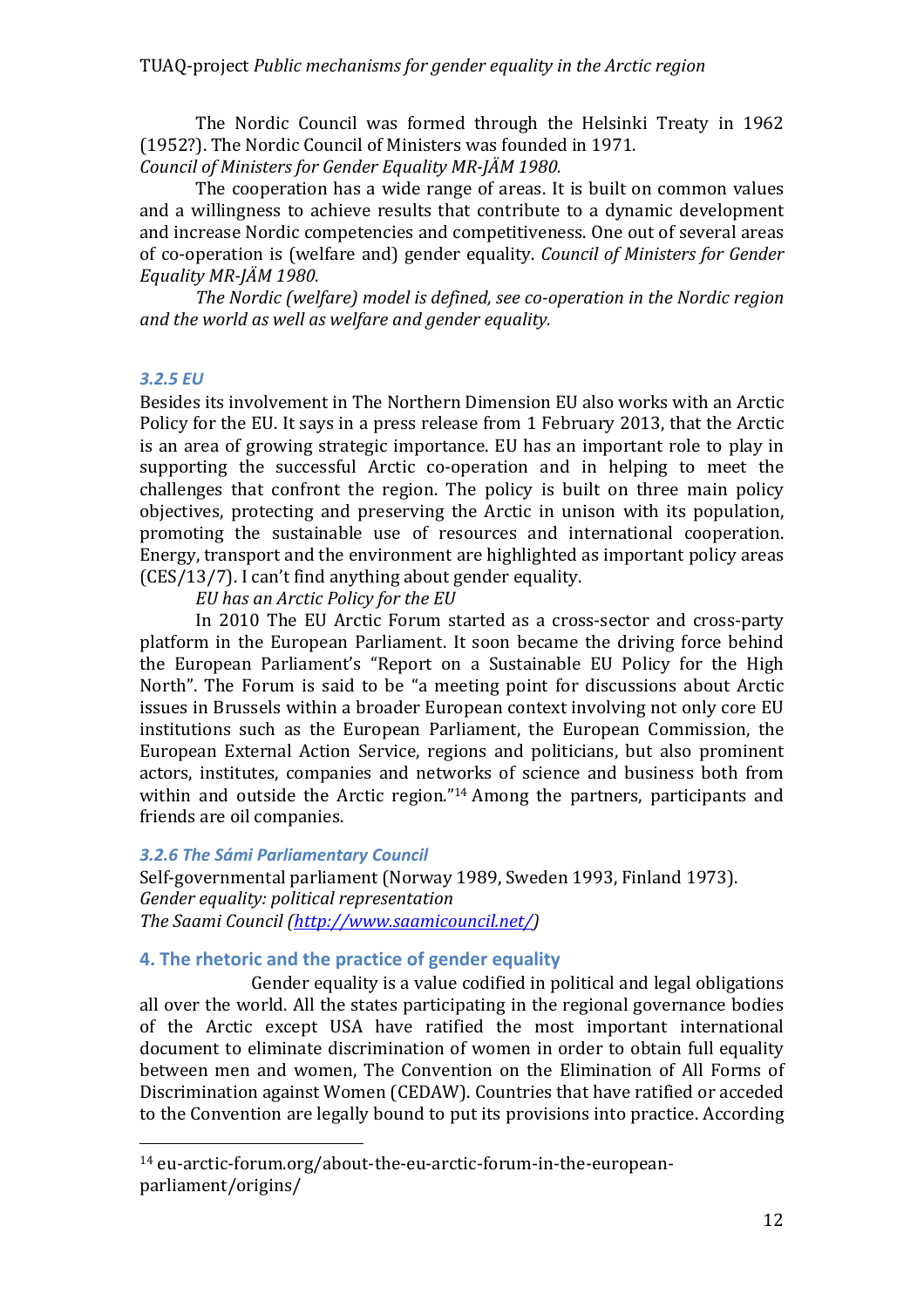to Article 2 in the Convention States Parties condemn discrimination against women in all its forms and agree to pursue by all appropriate means and without delay a policy of eliminating discrimination against women. Legislation is an important mean in the eliminating process. The obligations for member states are to take active measures in order to eliminate discrimination. That is; the obligation goes far beyond recognising equal formal rights, the states are obliged to take all appropriate measures, including legislation, to ensure the full development and advancement of women, for the purpose of guaranteeing them the exercise and enjoyment of human rights and fundamental freedoms on a basis of equality with men in all fields, in particular in the political, social, economic and cultural fields (article 3).

State parties are committed to submit national reports, at least every four years, on measures they have taken to comply with their treaty obligations. The committee is empowered by the Convention to make general recommendations directed to the State Parties. The recommendations to the state parties participating in the governance of the Arctic will be discussed below in relation to the section on the "doing" of gender equality.

CEDAW state parties can also be bound to regional documents, like The European Convention on Human Rights (ECHR), binding the European states. The ECHR has a general prohibition on discrimination but no obligations on active measures otherwise than the statement that the enjoyment of any right set forth by law shall be secured without discrimination based on e.g. sex. The obligations are not as far-reaching as according to CEDAW.

Member states in EU are also bound to Charter of Fundamental Rights of the European Union  $(2000/C 364/01)$  and its principle of non-discrimination in article 21 and of obligations to ensure measures in order to reach gender equality in article 23.

Also the Treaty on the Functioning of the European Union (TFEU) and the Treaty on European Union (TEU) contains both the non-discrimination principle and demands for active measures. TFEU states that the Union in all its activities shall aim to eliminate inequalities and promote equality (article 8, cf. article 153, 157). TEU states the Union shall combat discrimination and promote equality (article 2 and 3).

International Conventions and Treaties bind the state parties legally. However, they also bind the state parties politically. However, neither the nondiscrimination principle nor the obligations to maintain active measures are very clear and may be difficult to interpret, this goes especially for the active measures. 

Gender equality and non-discrimination could be expected to be axiomatic in society, due to the emphasis put on these principles all over the world. The reality however, shows that this is not the case. Feminist scholars have used the distinction between rhetoric and practice, political and legal goals and social reality, to scrutinize and point out the gap between those. What is said to be a political goal, a legal principle and a behavioural norm, is not the same as what is put into practice. The difference between rhetoric and practice when it comes to gender equality in the governance of the Arctic thus will be discussed further. Taking the starting-point in gender equality as a political and legal commitment, the way gender equality is talked of (rhetoric) by the governance bodies, and the way gender equality is put into practice in concrete activity will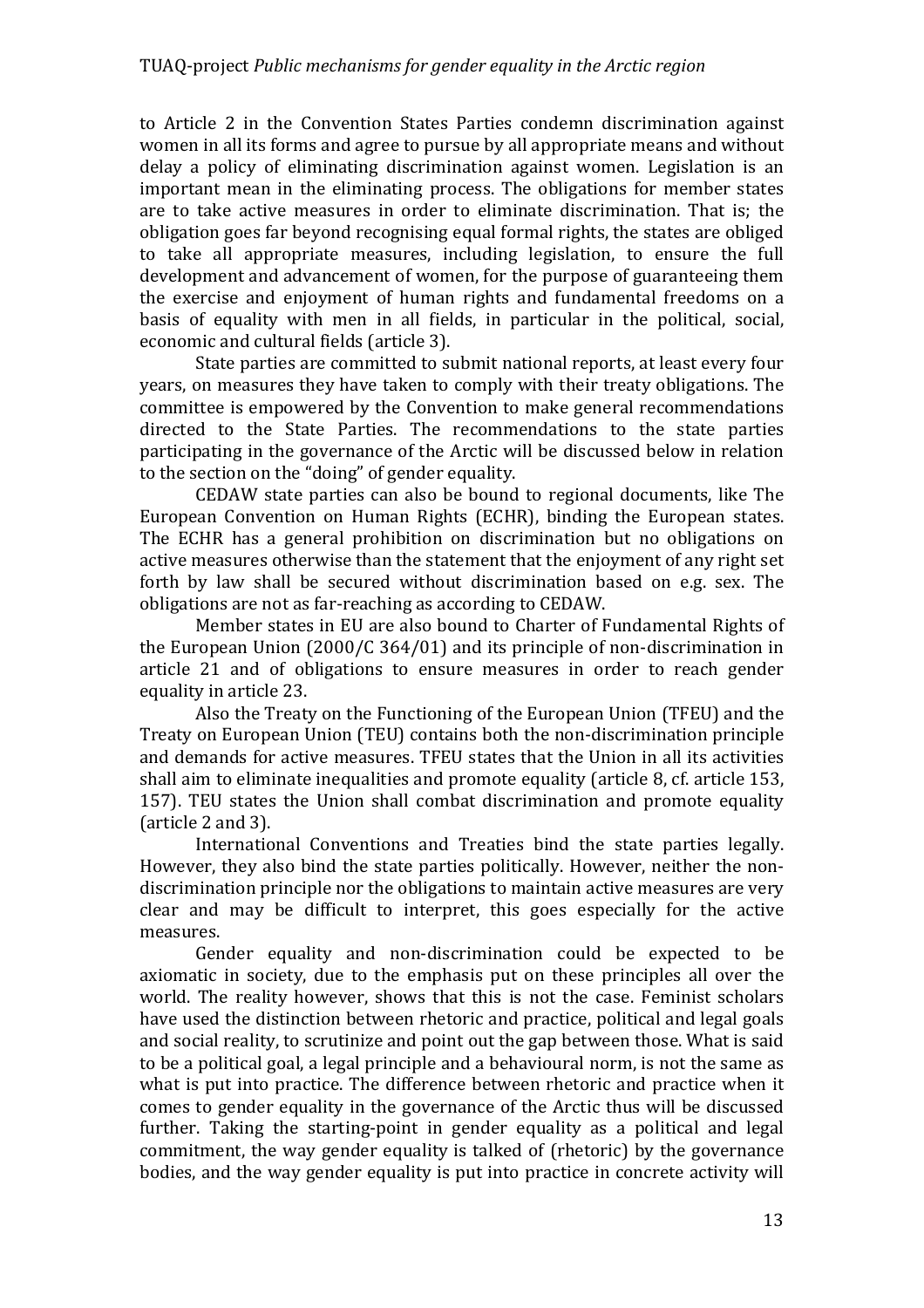be discussed here. It seems to be almost possible to give a comprehensive presentation of all governance of the region, due to the limited focus on gender equality, but it may be that I have missed some. The ambition is limited to give some insights in the governance of gender equality, and to draw some conclusions of reflections based on the material I have been able to study.

What is more, gender equality is interrelated with indigenous issues in the governance of the Arctic, especially when it comes to (indigenous) women. Therefore, the discussion on how gender equality is talked of and put into practice must also be discussed in relation to how indigenous issues are talked of and put into practice.

## **4.1 The rhetoric of gender equality in the governance of the Arctic**

The public bodies governing the Arctic are obliged to follow the political and legal commitments mentioned above. How do the government bodies express these commitments? How are the commitments understood? How is gender equality talked of?

The material used to answer these questions contains webpages and different documents adopted by the bodies. A special focus is put on the Arctic Council as the main governance body for the Arctic region.

# *Arctic Council*

 

On the homepage of the intergovernmental forum *The Arctic Council* the word *gender* had 9 hits (10 February 2014). The hits refer to two activities (see below) and one statement on gender. The member state Sweden, explicitly says during holding the chairmanship (early spring  $2013$ ) that they when it comes to indigenous people "highlights the human dimension and the gender perspective in the Arctic Council." It is not explained further what this means.

The eight members in the Arctic Council have adopted own national strategies for the Arctic region in recent years. So has EU. The country strategies and the EU strategy have many similarities, but the prioritisations seem to be somewhat different.

The reasons for a strategy for the Arctic, expressed in the Swedish strategy, are said to be several.<sup>15</sup> The first thing that is mentioned is the climate change. The climate change affects the Arctic region in a dramatically way. This in turn has a gradual impact on the living conditions for the indigenous populations living in the Arctic. Their traditional industries and the practice of the culture are threatened by the changes. What is more, the climate change affects the ice cover. An increasing melting of the ice opens up for more sea transport in the area, and for increasing access to the natural resources. The activity in the region is becoming more intense.

Gender is mentioned in the Swedish strategy in two framings. The first is divided in two general statements. The first one is a statement of common values within the Nordic countries. One of the values is to promote gender equality (p. 15). The other general statement is that Sweden will work to bring the human dimension and the gender perspective to the fore in Arctic-related cooperation bodies (P. 6). When Arctic natural resources are exploited the negative health

<sup>&</sup>lt;sup>15</sup> Sweden's strategy for the Arctic Region, Ministry for Foreign Affairs, Department for Eastern Europe and Central Asia, Arctic Secretariat 2011.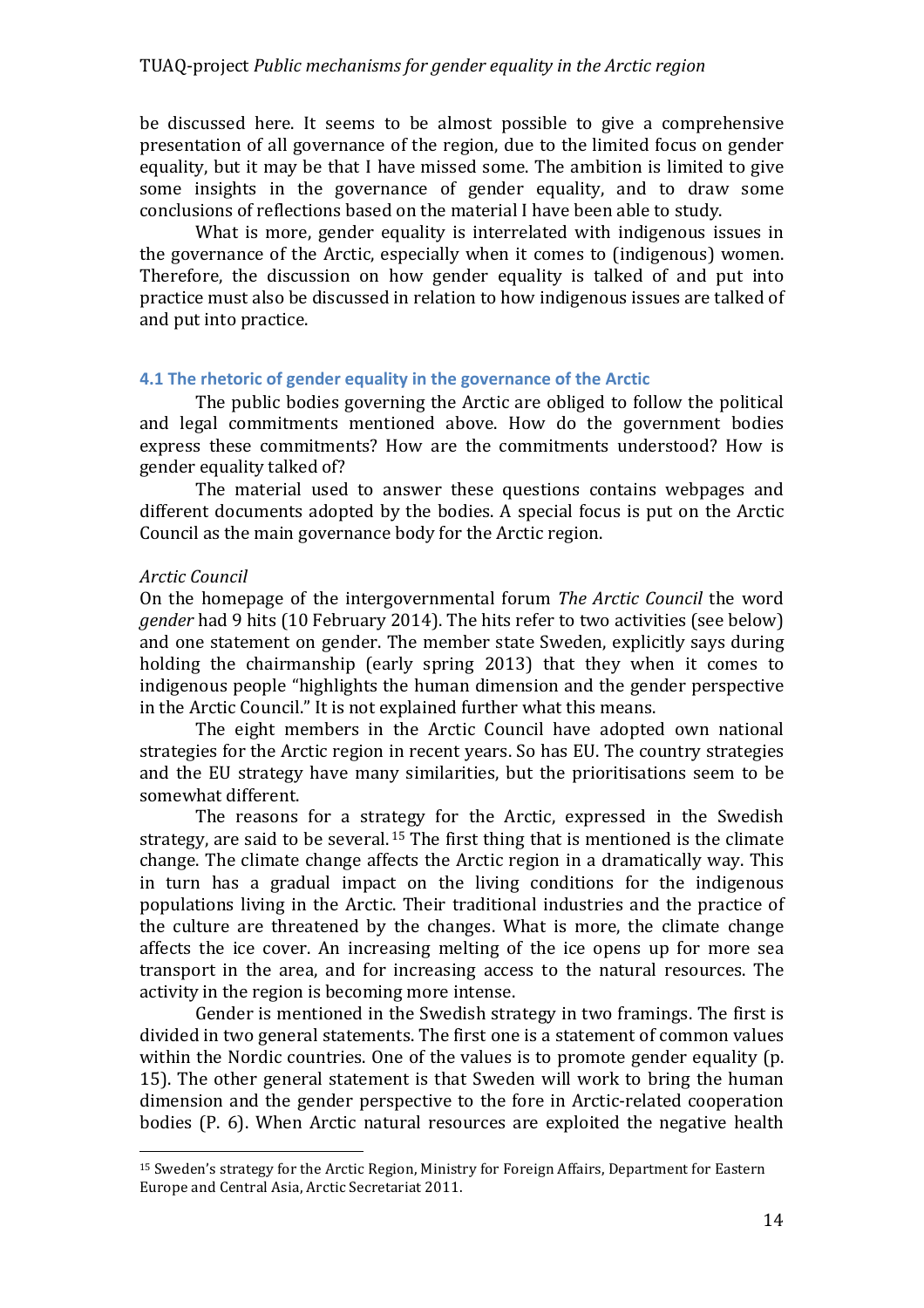and social impacts of climate change and pollutants must be counteracted with measures. And the right of indigenous people to maintain and develop their identity, culture, knowledge transfer and traditional trades must be upheld.

The second framing in which gender equality is mentioned is in relation to specific measures at increasing the participation of Sámi women in political processes. It is said that the Sámi Parliament has been working actively on the issue. The Sámi Parliament has also begun an exchange of experience with Finland, Norway and Russia in gender equality, men's violence against women, sexual harassment and abuse (p. 41, 45). Gender equality in the Arctic region is done through measures directed to the Sámi population by the Swedish Government. 

The specific group 'women'' is mentioned in relation to mercury pollution in the Arctic. Human populations are adversely affected by such pollution because traditional diets often include species of marine mammals and fish that can contain high levels of mercury. Especially sensitive are pregnant women, mothers, and children. 'Men' are not specifically mentioned at all, as far as I can see. 

*The human dimension*, one of the three top priorities in the strategy, is in this setting, according to me, exposed as *reactive* towards the other two top priorities, especially the first one, climate and the environment, but also towards economic development. The climate change, an effect of the way we live and political and economic prioritisations, and the economic development seems to be something that happens without human actors. The human dimension is affected by a development not questioned, it seems, and what is more, the humans in this context are mostly understood as indigenous populations in the region. This image says two things, no one is responsible for the development and indigenous people are constructed as the others. Activities and prioritisations by non-indigenous populations affect indigenous population, but the activities and prioritisations by the non-indigenous population are not questioned.

The Arctic Council published The Arctic Human Development Report (ADHR) during the Icelandic chairmanship in 2004 in collaboration with other bodies, like for instance the United Nations Development Program, in order to initiate a process of developing a knowledge base for the Arctic Council's Sustainable Development Programme. The scope for the report is broad. "Gender issues" are considered in a special chapter (11). The chapter addresses several critical issues but does not provide an overall assessment of gender issues in the Arctic. 

To begin with it highlights different notions of feminism and the variety also within specific communities. Western feminism cannot be put versus a nonwestern or an indigenous feminism, and western, non-western or indigenous feminism is not also coherent. There are varieties between different groups but also within the same group.

The relation between feminism and gender equality is not explicitly discussed but when it comes to gender equality it seems to be presumed that gender equality and western feminism (i.e. liberal feminism) are synonyms. Even though "defining power relationships" is mentioned without signifying a certain power relationship, it seems to be understood that gender equality is opposite to traditional gender roles, or even to the new ways of organising indigenous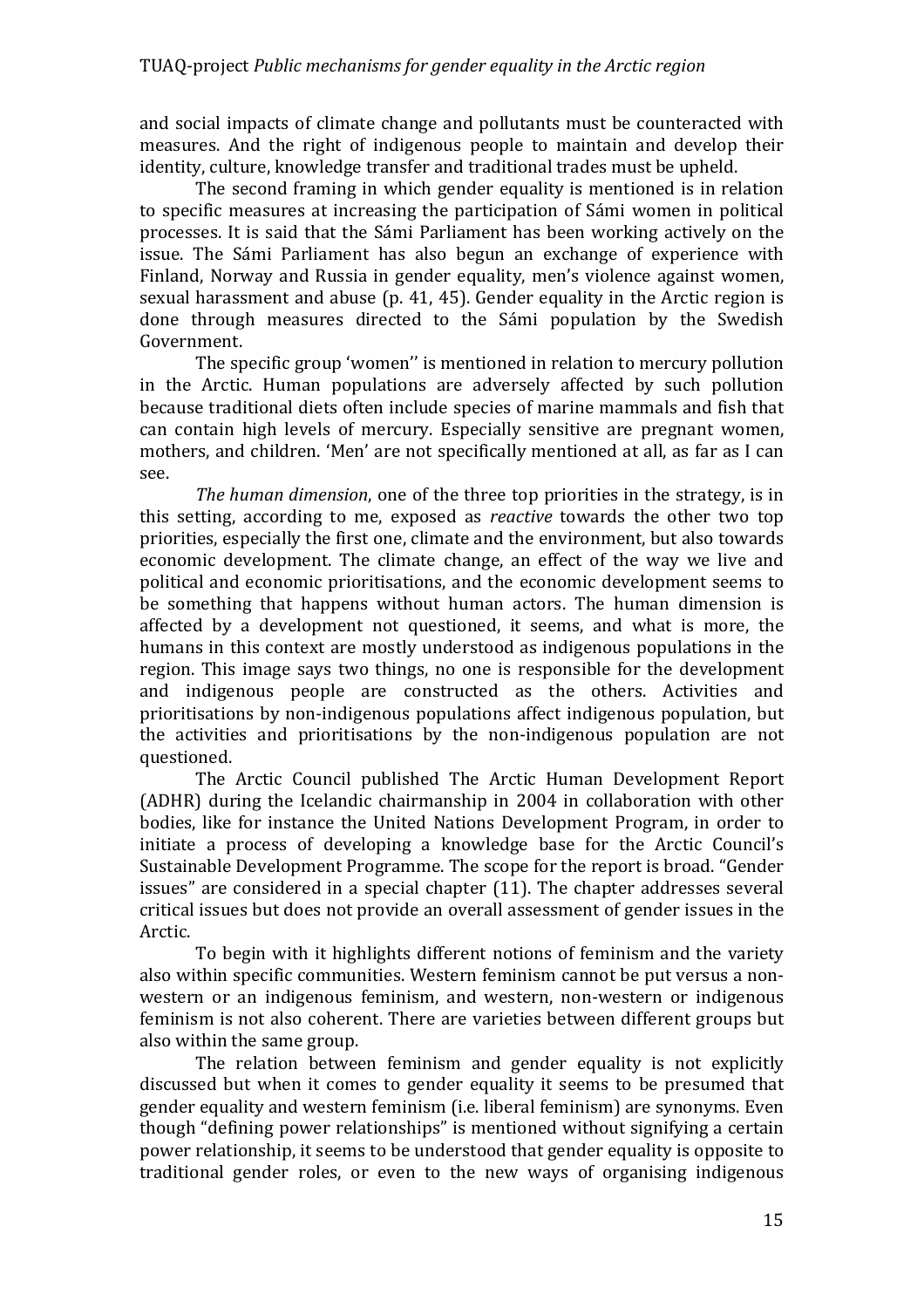couples lives, with a man at home and a women at labour market. Gender equality according to the political and legal perceptions is more about equal value, rights, duties and power in both private and public life, not about all doing the same thing. Independence is highly valued and maintained in (western) liberalism, also in liberal feminism, but when it comes to gender equality independence protects from exploitation, abuse and discrimination. It must not mean that people are not freely mutually independent on each other. Gender equality as a legal principle can be understood as protecting individuals from negative dependence (as when somebody is not able to leave if he/she wants to) but encourage positive dependence (to chose to live in relations based on free will and not coercion). To put gender equality as a western concept with a certain meaning in opposition to traditional or new ways of living  $('')$  (t)oday, one might find among younger couples a situation where a mother holds a job outside the home while the husband is the homemaker with three or four children at home. ... These observations demonstrate that gender equality issues have to be understood from a uniquely Arctic perspective, different from the typical idea of power imbalance between males and females" p. 189) in indigenous groups strengthens the dichotomy between indigenous and nonindigenous groups.

Men's changing roles in the Arctic society and how they affect social problems are also highlighted. There is a devaluation of men's traditional roles, the welfare of men is much more jeopardized and at risk than that of women, and what is more, the modern development in the Arctic is in fact systematically disenfranchising Arctic men  $(p. 191)$ . This is said to be in contrast to the assumptions of feminist discourse on gender issues. This statement is problematic in several ways. First, men's worse outcome compared to women in the modern society is a highly focused issue. Second, the presumption is that women are the winning parts. Instead there might be groups of men that are gaining power and influence on the behalf of those men who looses their foothold. Third, men's social problems have often consequences for women. Men's violence against women is not decreasing when men are devaluated.

A pattern of disproportionate out-migration by young women in combination with women's higher rate of marriage to outsiders plays a significant but under-studied role (p. 192). Education seems to be one reason for women to leave the Arctic, but there are a complex of individual and structural push and pull factors. Many of the factors mentioned seem to have with lack of influence and power to do. What kind of activities, jobs, education possibilities, future scenarios are there in the region? Are these interesting enough for the women? It seems that women do better off if leaving the region compared to men. 

One thing mentioned in the report is the relatively low representation of women in politics but also in the management of the natural resources and in emerging issues including climate change and contaminants (p. 200). It is not that women are not interested; at the grassroots level women are prominent. Women are less likely to attain decision-making positions. The discussion on the representative issue is a good example of going beyond women and men's gender roles. Here it is about power and the influence of all citizens. I highlight this issue because of its importance for governance bodies within the region. I'll come back to some critique from CEDAW committee, see below.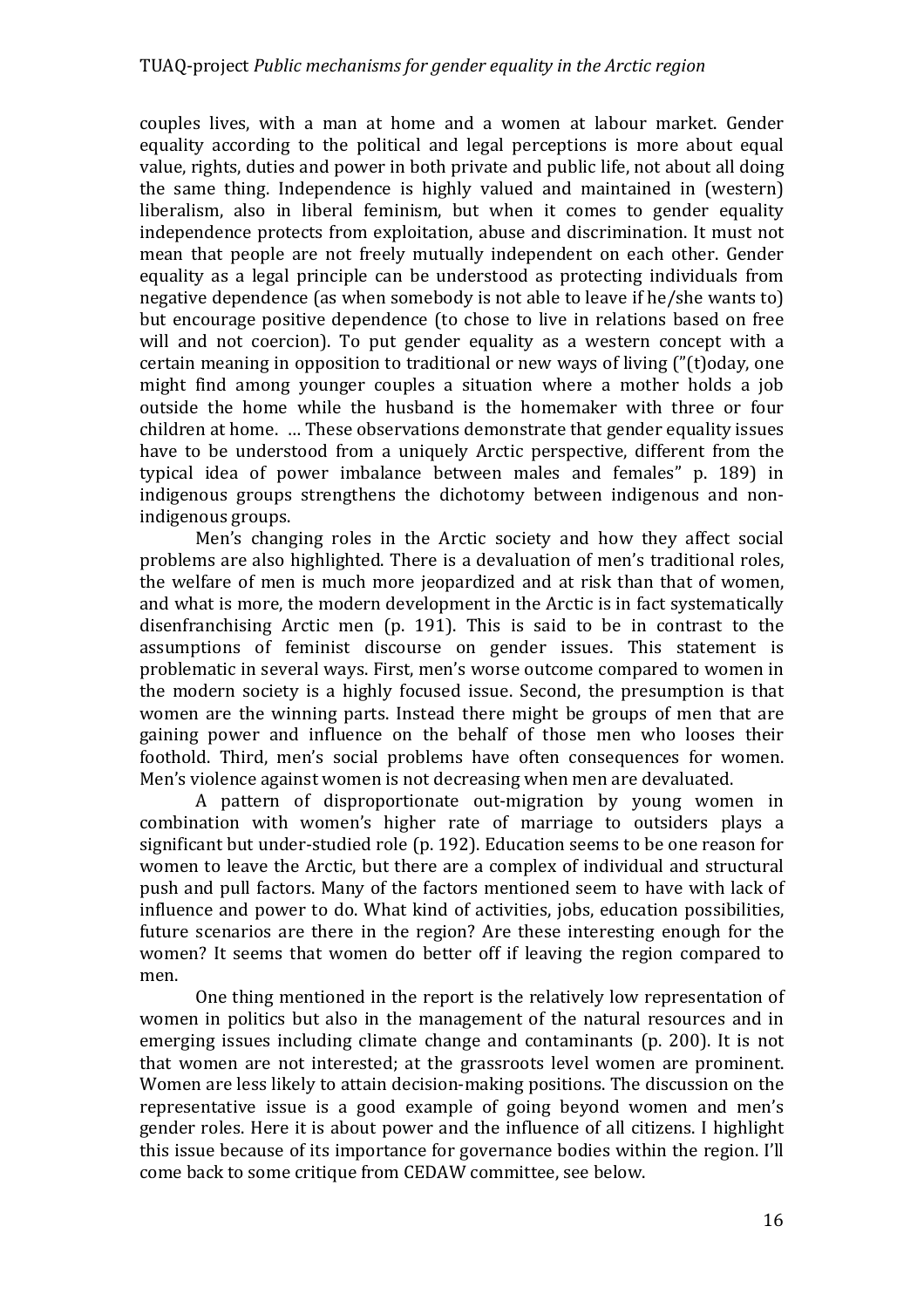## TUAQ-project *Public mechanisms for gender equality in the Arctic region*

There are several more issues raised in the report. It could be expected that the Arctic Council had taken the report in account more thoroughly, but that is not the case. A second Arctic Human Development Report is announced and will be published in 2014 (ADHRII). In this report gender will be mainstreamed. To mainstream gender is a globally accepted strategy for promoting gender equality adopted by UN in 1995 (through Beijing Platform). The strategy has its pros and cons, there is a risk that mainstreaming can make gender equality invisible and unreflective, but it remains to see how this is done in the report to come. Responsible for both reports are The Stefansson Arctic Institute in Akureyri, Iceland.

*The Barents Euro-Arctic Council (BEAC) and The Barents Regional Council (BRC)* The BEAC is explicitly more concerned with gender equality than the Arctic Council, 30 hits on gender equality where found on the homepage of BEAC in February 2014.

Already at the first meeting of Barents parliamentarians  $-$  the Barents Forum – in Kirkenes in 1997 and at the first conference in Alta in 1999 (both places in Norway) gender equality was on the agenda together with transport, communications and social wellbeing (Barents Region: cooperation and dialogue towards sustainable development.<sup>16</sup> What this means is not specified.

In November 14<sup>th</sup> 2012 BRC adopted new Terms of Reference for the cooperation within BEAC. It summarizes the existing practices and procedures, reiterates the principles of the cooperation, but it also introduces some novelties. The novelties are provisions on common values (Article 4) and gender equality (Article 5) as well as the role of youth (Article 6).

It is stated in article  $4$  "(t)he Barents cooperation is founded on the values of respect for human dignity, freedom, democracy, equality, the rule of law, and respect for human rights, including the rights of persons belonging to minorities and physically challenged persons"  $(4.1)$ , and " $(t)$ hese values are common to all the participating regions in a society in which pluralism, non-discrimination, tolerance, justice, solidarity, and equality between women and men prevail" (4.2). In addition article 5 states that "In line with the principles of the Barents cooperation, the participating regions will strive to ensure an equal gender representation when appointing their members of the RC and of the working groups." 

In the introductory part of the latest joint communiqué from the XIII Session of the BEAC in Kiruna, Sweden, 12 October 2011, the Council reaffirms its strong commitment to improve the conditions for gender equality as a common democratic value (among others) in the Barents region.

In earlier joint communiqués (the 9<sup>th</sup> session 2003 in Umeå, Sweden, the 10th session in 2005 in Harstad, Norway, the 11<sup>th</sup> session in 2007 in Rovaniemi. Finland and the XII session in 2009 in Murmansk, Russia) the Council also points at the importance of gender equality in the Barents Region, but not in the introductory part. The communiqué from 2003 calls for special efforts in close co-operation with the BEARC to safeguard gender equality and "…develop women's, including indigenous women's, employment opportunities, entrepreneurship and representation in political fora." (article 25)

<sup>16</sup> www.barnetsinfo.fi/beac/docs/Parliamentary\_BEAC\_info\_Eng.pdf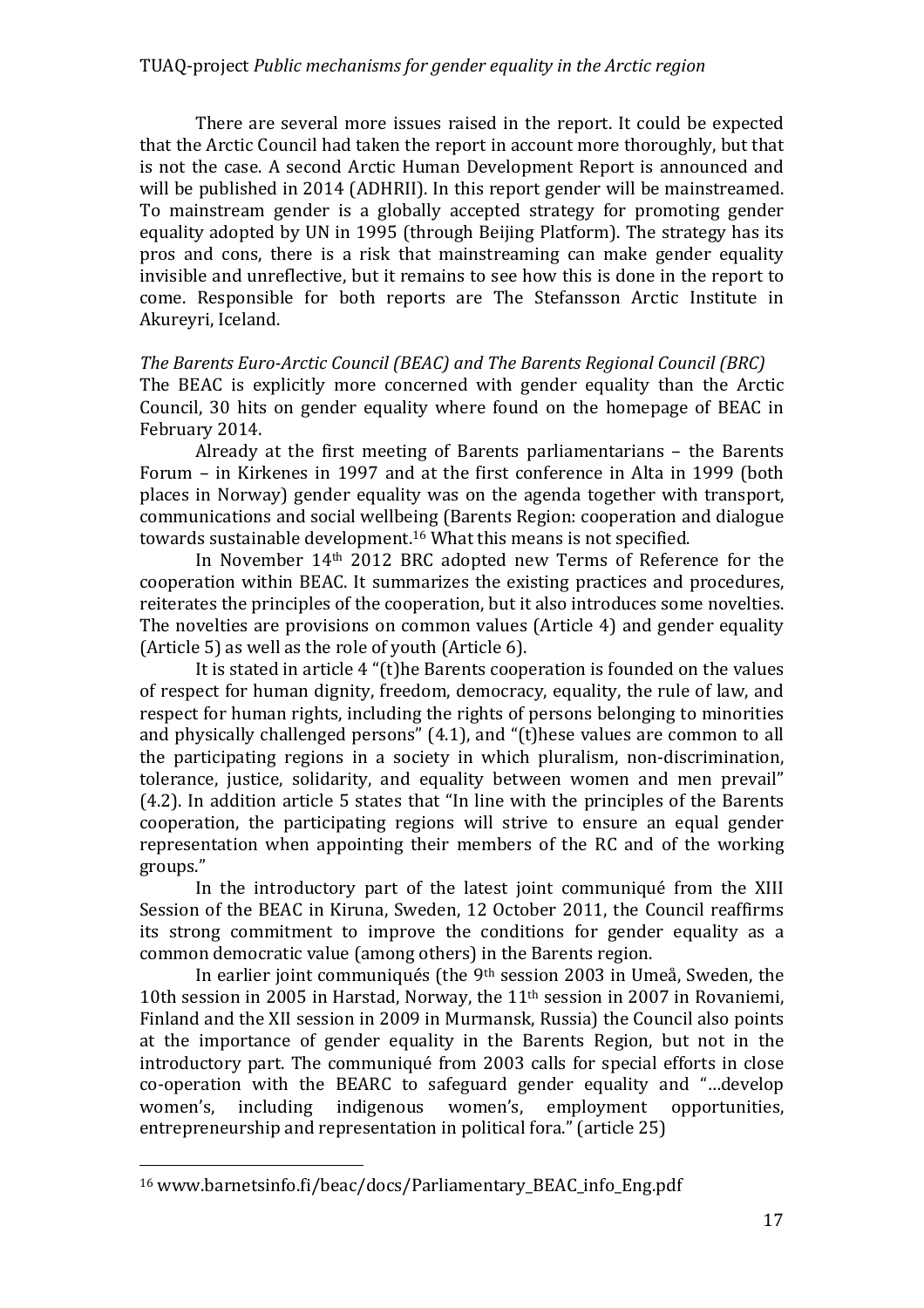The settings about gender equality are in 2005, 2007 and 2009 in the section about Human and Social Development. The Council (in 2005) calls for efforts to safeguard gender equality and strengthen women's, including indigenous women's, employment opportunities, entrepreneurship and representation in political fora (Article 21). The Council (in 2007) highlights the importance of gender equality "... and the strengthening of women's, including indigenous women's, employment opportunities, entrepreneurship and public representation." (Article 27). In the communiqué from 2007 the Council also calls for regular Barents Forum on Education and Research, working as platforms for education and research connected to other Barents activities and issues, such as gender issues (article 23). In 2009 (article 12) the Council underlines the importance of ensuring gender equality and improving the situation of women, including indigenous women, with regard to employment opportunities, entrepreneurship, education and public representation.

It is interesting to compare the used terms for the ambitions on gender equality over the years. In 2003 and 2005 the Council *calls for* efforts to *safequard* gender equality. In 2003 efforts is complemented by *special*. Was the mainstreaming strategy not yet acknowledged in 2003? In 2007 the Council *highlights* the importance of gender equality. The choices of words are different in 2009 and 2011, and it seems to be a strengthened ambition for activities that have impacts on living conditions. In 2009 the importance of *ensuring* gender equality and of *improving* the situation of women are *underlined* by the Council. In 2011 the Council *reaffirms* its strong commitment to *improve* the conditions for gender equality.

# *The Northern Dimension and the EU Arctic Policy*

In the Policy Framework Document for the Northern Dimension (p. 3) it is stated that the Northern Dimension "will be based on the internationally recognized principles, such as good governance, transparency and participation, sustainable development, *gender equality*, the rights of persons belonging to minorities, cultural diversity, social cohesion, fair working conditions and corporate social responsibility, non-discrimination, the protection of indigenous peoples and supports the further strengthening of civil society and democratic institutions." In the Political Declaration, nothing is said about gender equality.

EU has a strategy for the Arctic with an objective to together with Arctic partners and the private sector to develop environmentally friendly, low-risk technologies that could be used by the extractive industries and the shipping industry. The commission expresses its will to engage with Arctic indigenous groups, but nothing is said about gender equality.

# *The Nordic Council and the Nordic Council of Ministers*

There is a Nordic gender equality cooperation program within the cooperation. The program for  $2006-2012$  (Focus on Gender – Working Toward an Equal Society. Nordic Gender Equality Co-operation Programme 2006-2010) says that the scope of the work to promote gender equality is quite broad. The prioritisations 2006-2010 were gender and power, and gender and young people. The prioritisations for 2011-2014 (Gender Equality Creates Sustainable Societies. Nordic co-operation on gender equality 2011-2014) are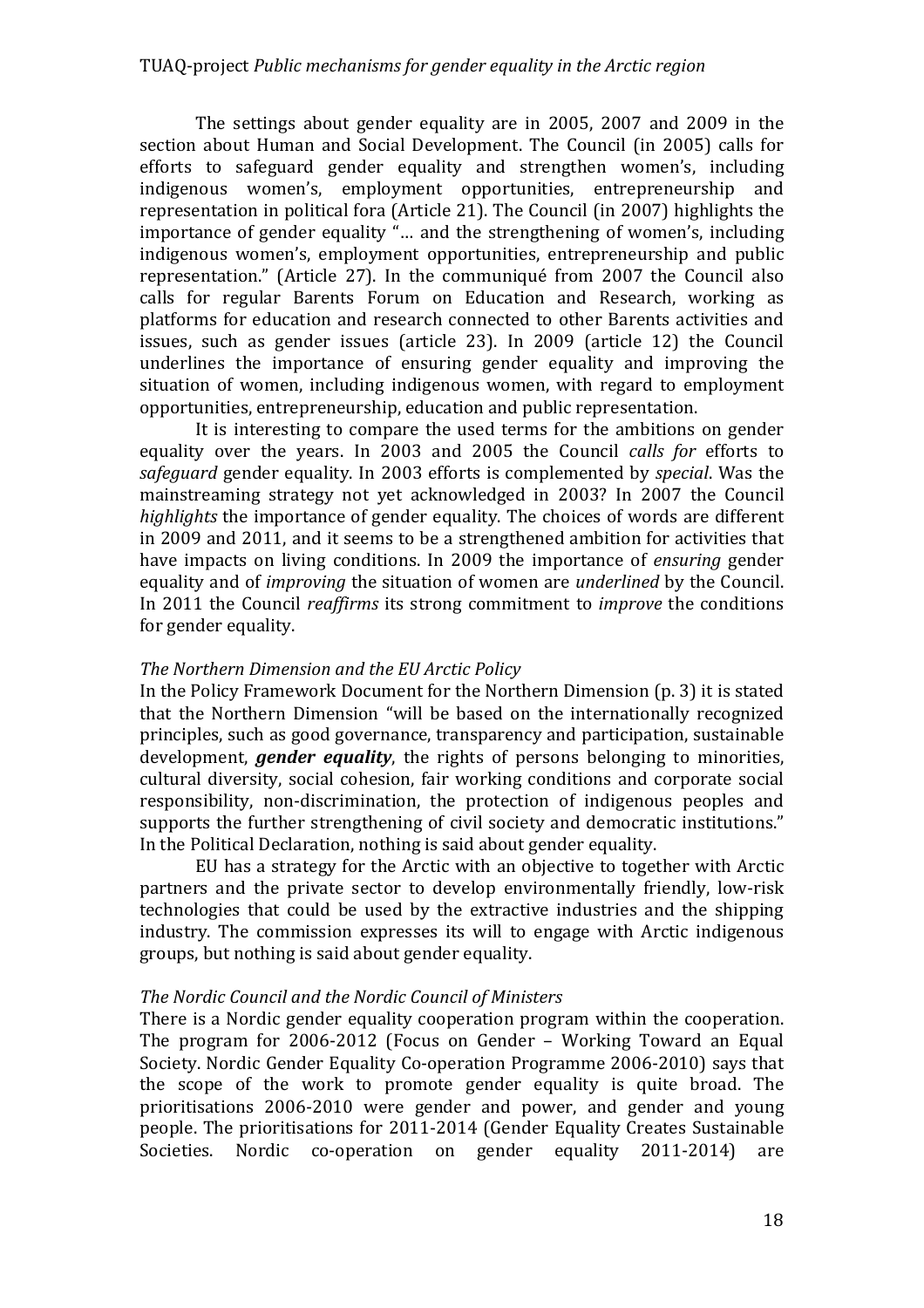mainstreaming of the gender and equality perspective and active participation by men and boys.

The Swedish Presidency of the Nordic Council of Ministers will in 2013 focus on the prioritised action areas of gender equality in the labour market and gender equality in education (Sector programme Gender Equality, Swedish Presidency, Nordic Council of Ministers 2013).

The homepage of the Nordic Council and Nordic Council of Ministers has published (March 12, 2013) news about a call for a revision of the equality concepts. Equality must not only embrace gender but also disability, age, religion, sexual orientation and ethnicity. There is a risk, it's said, of political crisis if equality policy ignores diversity and only deals with gender.<sup>17</sup>

## *The Saami Council*

Nothing is said about gender and equality.<sup>18</sup>

# **4.2.** The practice of gender equality

The doing of gender equality in the governance of the Arctic has to do with gender equality put in practice. Is and if so, how is gender equality implemented in the governance of the region? Which activities have taken place? What is the outcome of such activities?

There have been very few activities on gender equality within the work of the *Arctic Council*. I have found two (!) activities on gender equality, a conference held in 2002, and a project proposal about another conference planned to be held in the autumn 2014. Moreover, the report on Arctic Human Development (AHDR 2004) can also be listed as an activity, an activity that in it urges for more activities on gender equality.

The conference held in 3-6 August 2002 in Saariselkä, Finland had the title Taking wing – Conference on Gender equality and women in the Arctic.<sup>19</sup> The conference was organised by the Gender Equality Unit at the Ministry of Social Affairs and Health in Finland, in co-operation with the Arctic council and the Nordic Council of Ministers. The goals were to raise decision-makers awareness of the situation of women in the arctic, and to act as a vehicle in bringing actions supporting gender equality on the agenda of the relevant existing bodies in the Arctic (The Arctic Council, The Nordic Council, The Nordic Council of Ministers, national and regional authorities and local and indigenous governments and indigenous peoples' organisations).

The conference was divided into three themes, Women and work, Gender in the Self Determination of Indigenous Peoples, and Violence against women. The first theme embraced women as entrepreneurs, use of land and land rights as well as living conditions. The second theme included leadership in the communities and in legislative practices. The last theme also included health issues, trafficking in women and prostitution.

<sup>17</sup> www.norden.org/en/news-and-events/news

<sup>18</sup> www.saamicouncil.net/

 $19$  Noticeable is that information about the conference seems to have been published on the website in July 2012, 10 years after the conference.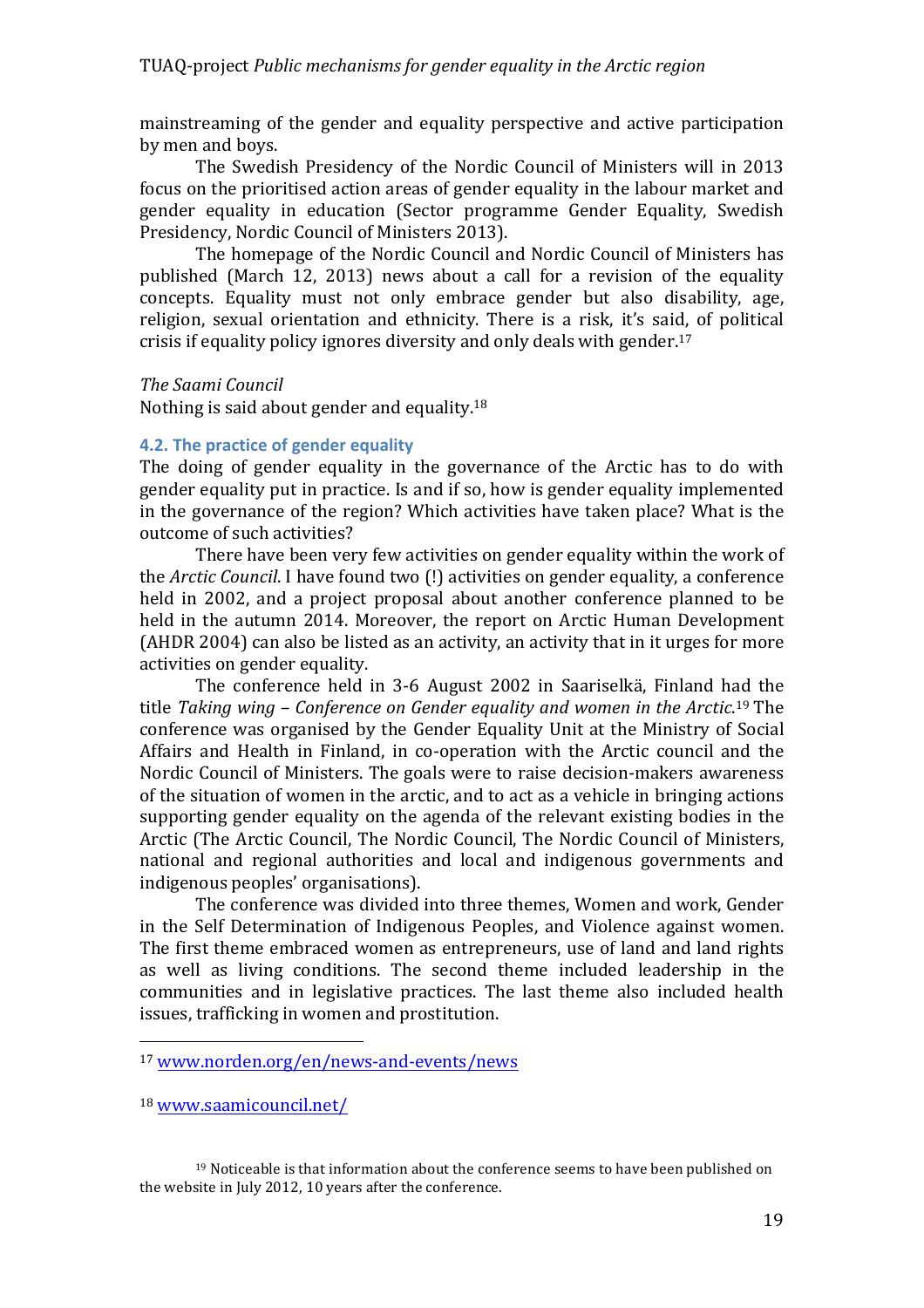The Arctic Council, during the Icelandic chairmanship in 2004 The Arctic Human Development Report (ADHR), published in collaboration with other bodies, like for instance the United Nations Development Program. The report addressed critical issues such as men's changing roles in society and how this affects social problems; women's security, job opportunities and out-migration; and women's positions of leadership and representation in decision-making bodies. A second Arctic Human Development Report will be published in 2014 (ADHRII). Responsible for the reports is The Stefansson Arctic Institute in Akureyri, Iceland.

During The Arctic Council Senior Arctic Officials first meeting under Canada's Arctic Council chairmanship in Whitehorse, Yukon on October 21 to 23, 2013, a project proposal with the title: Gender Equality in the Arctic: Current Realities and Future Challenges, were considered and granted funding. The objective of the project is to "promote extensive, policy-relevant dialogue on gender equality issues in the Arctic region in the context of current realities in terms of economic and social development as well as current and future challenges, inter alia relating to climatic and environmental changes."  $20$  A conference gathering government representatives, policy makers, academics and a wide range of other stakeholders such as from the business community, resource managers and users, community leaders and NGO representatives, will be held in the autumn 2014, in order to facilitate and strengthen this dialogue. The main focus will be on diverse and differential situations of women and men throughout the Circumpolar North and how to meet these societal challenges in the region. The conference, together with a comprehensive follow-up report, is expected to lay the foundation for a cooperation network of the various stakeholders researching, teaching and discussing and promoting gender equality issues in the Arctic.

The proposal to the project was probably initiated during a public seminar event in close connection to the Arctic Council meeting in Kiruna in May 2013. The background for the initiative is a story that can only be told by people who have participated in the process. During the chairmanship of Sweden, in June 2012, I approached the Swedish chairmanship and asked about their statement "Sweden highlights the human dimension and the gender perspective in the Arctic Council." The answer was that no activities had been made and no plans were made (yet). During the rest of the year 2012 we had contact several times and finally in January 2013 a first conversation appeared on a panel discussion in relation to the Minister meeting in Kiruna in May 2013, the day before the last day of Sweden's chairmanship. A seminar day was arranged and as the last activity a panel discussion was held on gender equality in the Arctic. During that discussion a proposal of a conference was made, the conference that will take part in October 2014.

This story is interesting because it shows the prioritisation of the gender issue within the work of the Arctic Council. I wouldn't say that there is no interest, but it is not an exaggeration to say that gender equality is not a prioritised question.

<sup>&</sup>lt;sup>20</sup> ACSAO-CA01 Whitehorse, Doc. 6.7.3 Oct 2013.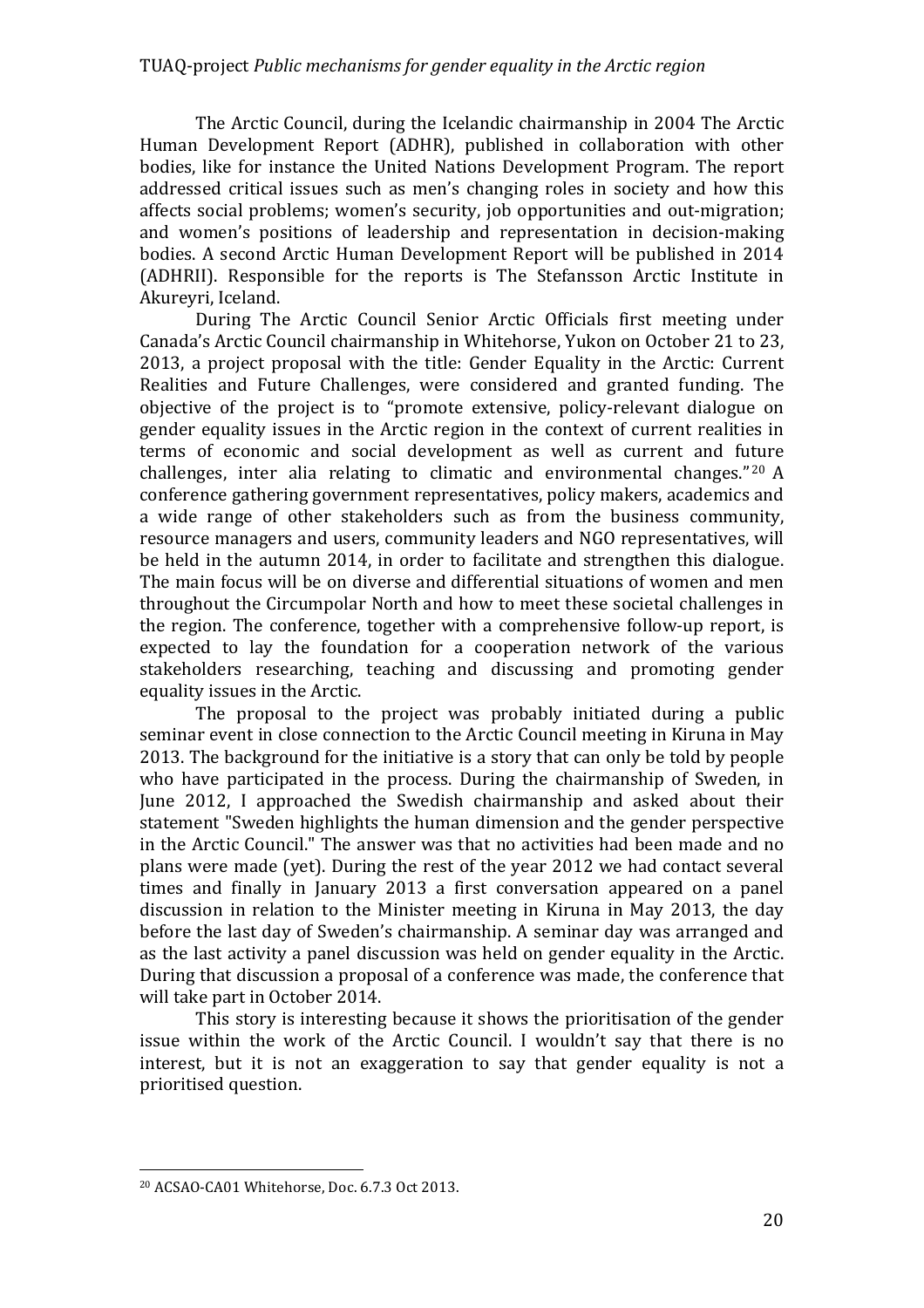The outcome of the commitments of the other bodies, like for instance BEAC and BRC, two bodies that have been more explicit outspoken on gender equality on the webpages, also seems to be very humble. Gender equality has been on the agenda twice (1997 and 1999). The more specific outcomes of those agenda-settings are not expressed on the homepage.

According to an instruction for a project description it seems to be of an advantage if the organisation of the project has a *gender equality factor* and that it is showed in the description.<sup>21</sup>

# **4.3** The rhetoric and the practice of gender equality in the regional governance **reflected through CEDAW state reports**

The rhetoric and the practice of gender equality within the regional bodies is studied out of the presumption that the subject behind the bodies are states (or part of states) that have political and legal obligations to achieve gender equality. When acting in bodies (established by the same States) they are still obliged to follow the obligations. If regional bodies cooperate with private or semi-private stakeholders the accountability remains to be the public bodies. Even if private corporates take *Corporate Social Responsibility* (CSR) it is still the democratic institutions that have the responsibility towards all its citizens and, also, the (legitimate) power to do so.

This is the background for why the comments from the CEDAW committee on some of the arctic states are used here as a mirror to what has been presented above, the rhetoric and the practice of gender equality within the regional governance of the Arctic. The comments are directed to the State parties which within their territories and jurisdiction have the Arctic and the task to govern the Arctic.

All of the arctic states have ratified the CEDAW except USA. Ratifying the convention means that the State Party is obliged to report to the committee of the CEDAW every four years. However, it seems quite common to report less often. Two reports following on each other are not seldom combined and given at the same time. In addition to the state reports shadow reports are given from women's organisations and women's lobbies. These shadow reports have a certain impact on the CEDAW committee's response to the state report, The CEDAW committee considers the report at its meetings and gives responses to the report. In the responses the committee addresses both positive and negative critique. The comments to different states vary and relate to the specific conditions of each state. Here I will give three examples, Sweden, Canada and The Russian Federation. Among the eight arctic states I have chosen these three countries due to their expected variations when it comes to conditions and the level of achieved gender equality. The other Nordic countries are considered to be comparable to Sweden and USA has not ratified the CEDAW.

# *Sweden*

 

The latest report from Sweden was the combined sixth and seventh periodic report from 2006. Next report will also be a combined report, eighth and ninth, and is expected to be delivered in September 2014. The State party is requested

<sup>21</sup> www.barentsinfo.fi/beac/docs/Tipsforprojectdescription.docx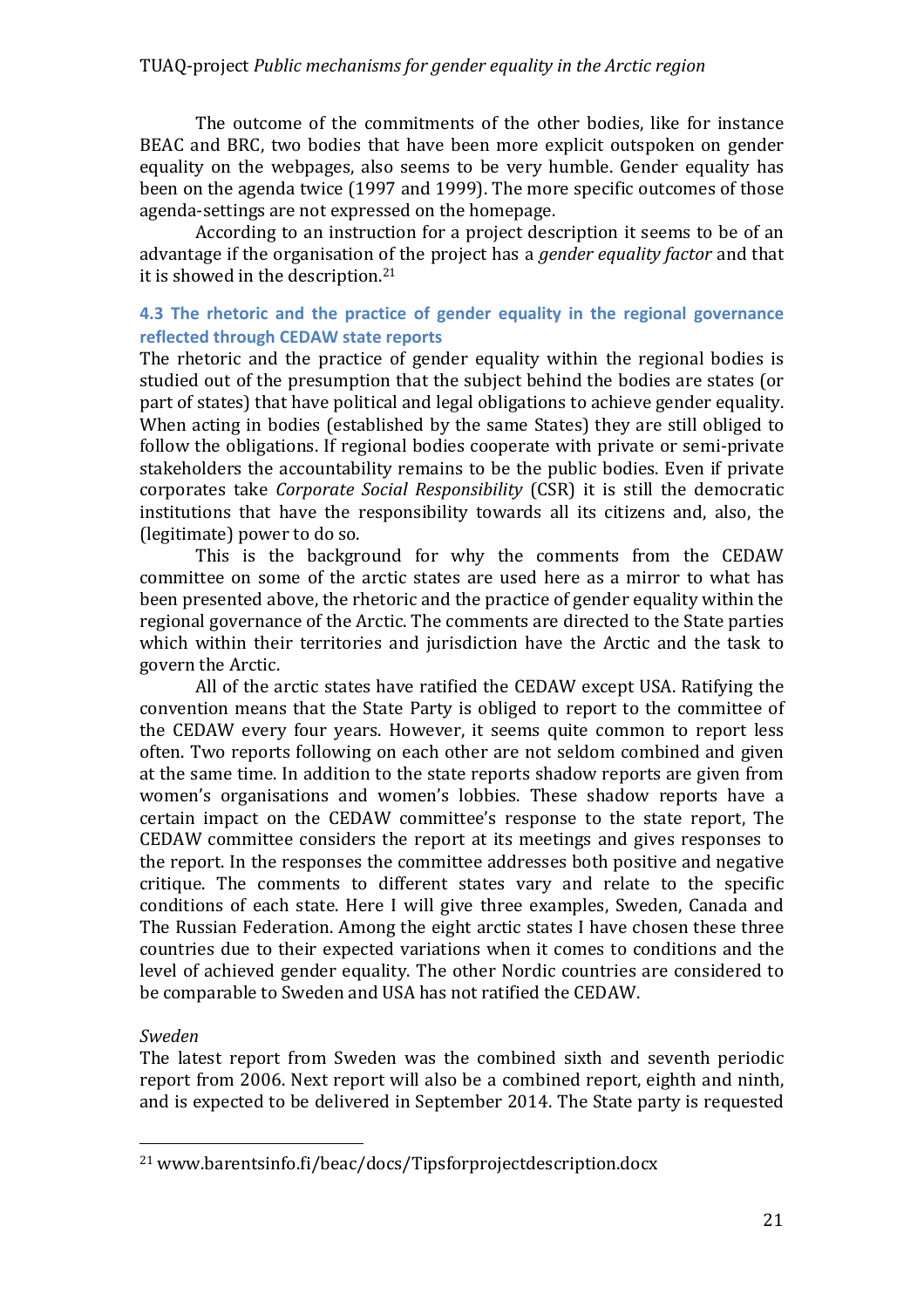to respond to the concerns expressed in the concluding observations on the reports from 2006 given by the Committee in January 2008 in the report 2014. Some of the concerns of the Committee on the 2006 report and relevant in this context are the following. $22$ 

It is striking that Sweden with the self-image of being one of the most gender equal countries in the world has a constitution that is gender-blind (this has also been pointed out in a governmental report on the constitution<sup>23</sup>). Also, the concept of equality is not in line with the constitution (paragraph 14). In relation to this comment the committee calls upon a transformation of the CEDAW to domestic law, including the concept of substantive equality. Such an act could enforce the obligations also for Sweden's governance of the Arctic. This can be reflected together with the comment from the committee on the lack of effectiveness in monitoring and accountability mechanisms, including sanctions for non-compliance, for gender mainstreaming at the municipal, regional and governmental level (paragraph 20-21). The lack of effectiveness is not on the rhetoric level but on the practice level, in the same way as described above in  $4.1$ and  $4.2$ .

The comment and urge for improvements when it comes to women in top management positions and on boards of private companies (paragraph 24-25) is relevant when it comes to the governance of the Arctic, due to its focus on natural resource management and business development. Women and men are almost participating in the same extent when it comes to political representation, but when it comes to private companies and sectors relevant for the Arctic, especially natural resources and transportation, women "shine with their absence". This should make the governing bodies to have an active strategy with measurements like quotas (suggested by CEDAW) to improve the rate of women on high-ranked positions in the region. Also, gender segregation on the labour market is relevant in this context. The committee urges Sweden to take proactive concrete measures to eliminate occupational segregation (paragraph 27), a segregation that is pointed out in the AHDR report as problematic also in the Arctic.

Saami women continue to suffer from discrimination within their communities and in society at large, and the CEDAW committee urges Sweden to intensify its efforts to eliminate such discrimination (paragraph 38-39). It is not elaborated what kind of discrimination the Saami women experience, but the statement can be analysed with help of the statements in the AHDR. It seems to be a presumption that indigenous women suffer from double discrimination, both within their communities and in society at large, in contrast to nonindigenous women. This construction of a contrast between different groups of women can be questioned and understood as a stigmatisation of indigenous women. 

Finally, regular and comprehensive studies on discrimination of indigenous women are also required. This goes well together with the AHDR recommendations. 

To sum up, the comments from the CEDAW committee used as an analytical tool of the Swedish participation in the regional governance of the

 $22$  CEDAW/C/SWE/CO/7, 8 April 2008.

<sup>&</sup>lt;sup>23</sup> SOU 2007:67 Regeringsformen ur ett könsperspektiv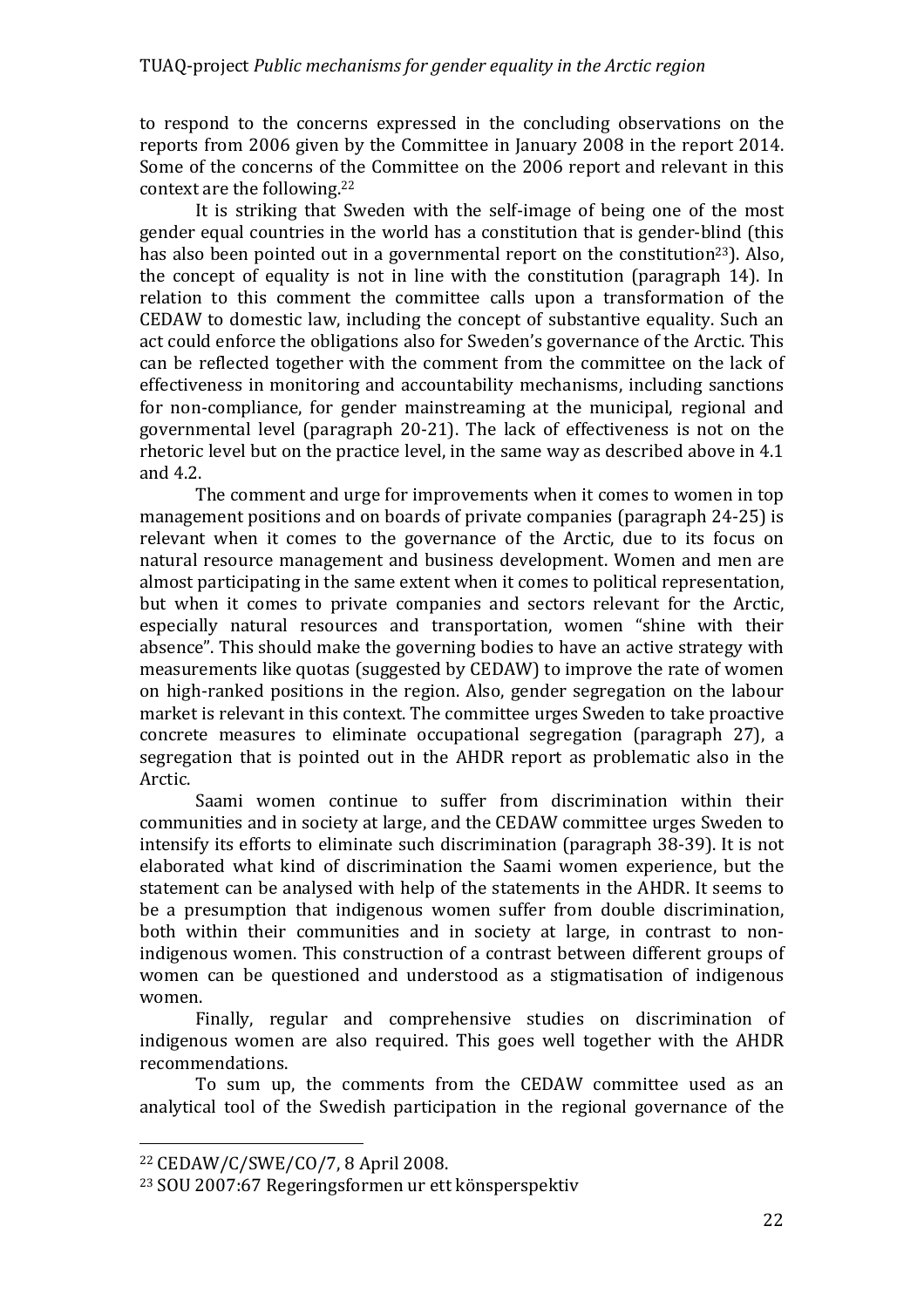Arctic could give the governing bodies valuable insights and could form the base for more proactive strategies.

## *Canada*

The latest report from Canada was, as the Swedish one, the combined sixth and seventh periodic report. Next report will also be a combined report, eighth and ninth, and is expected to be delivered in December 2014. The State party is requested to respond to the concerns expressed in the concluding observations on the sixth and seventh report given by the Committee in November 2008 in the report 2014. Some of the concerns of the Committee on the report and relevant in this context are the following.<sup>24</sup>

One main concern from the committee is a presumed unwillingness in the federal Government and the lack of an efficient mechanism to ensure that the provincial and territorial governments establish legal and other measures to fully implement the Convention in a coherent and consistent manner. The unwillingness was pointed out also in the comment on the previous report  $(2003)$ . The committee urges the State party to use its leadership and funding power to set standards and establish an effective mechanism to implement the convention in all levels of government. The reiteration of the urge reveals the committee's disapproval (paragraph 12).

If the convention is not fully implemented in the lower levels of government (as expressed by the committee), the resistance can of course also characterise the governance of the Arctic. Combined with the fact that social assistance funds are at the discretion of the provinces and territories and there is no federal accountability mechanism to ensure minimum standards across the country, the committee is concerned that this may have discriminatory effects (paragraph 13-14). There have also been cuts in many social assistance schemes, with consequences for women who rely on social assistance for an adequate standard of living. Aboriginal women are one group who suffers from these cuts. To establish minimum standards applicable at the federal, provincial and territorial level is called upon. The AHDR states that many residents in the Arctic would not receive outstanding Human Development Index (HDI) scores. Yet, many of those residents, among them many indigenous, wouldn't think of themselves as lagging behind  $(AHDR p. 16)$ . A good life can be achieved without a high material standard. However, when the CEDAW talks about women *relying on* social assistance for living it is beyond the question of a good or bad life. Poverty among women is also pointed out as a problem (paragraph 39-40).

The problem with formally discriminatory legislation is a problem which is not known in the Swedish context, a context with lack of substantive equality but not formally (paragraph 17-20). In Canada, the Indian Act continues to discriminate as an example descendants of Indian women married to non-Indian men and descendants of Indian men married to non-Indian women with their respect to their equal right to transmit Indian status to their children and grandchildren. This and other discriminatory provisions are urgent to eliminate.

Employment of women and participation of women in public life should also be promoted according to the committee (paragraph  $23-24$ , and  $35-36$ ). This has impacts in the governance of the Arctic. Both women and men are

 $24$  CEDAW/C/CAN/CO/7, 7 November 2008.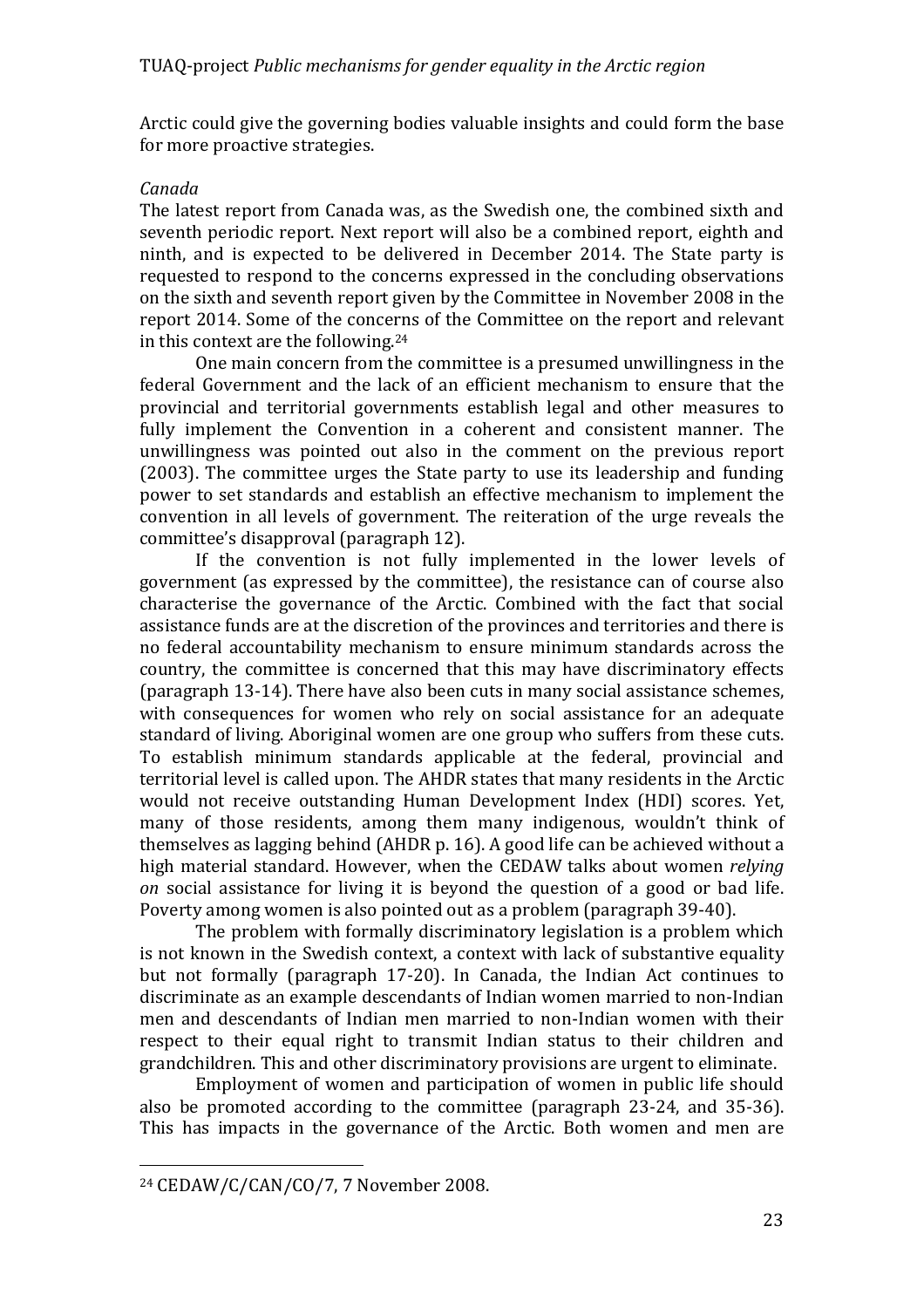important as participants in the shaping of society. One of the worst thing that are pointed out by the committee is the many cases of missing and murdered aboriginal women neither being fully investigated nor attracted priority attention *(paragraph 31-32). Presumed racialized patterns should be investigated. When it comes to the governance of the Arctic this is of course urgent to take in account, governance is about constructing good conditions for all citizens and, not the least, a business development requires an infrastructure that supplies the industry with labour, labour that are healthy and not murdered.* 

Aboriginal women suffer from multiple discrimination (paragraph 43). Contrary to the comments on the Swedish report, it is spelled out what kind of discrimination it is, namely access to employment, housing, education and health care. The committee encourages the State party to eliminate de juro and de facto discrimination against aboriginal women (and other groups of women), both in society at large and in their communities.

To sum up, the situation in Canada is not totally different from Sweden but it seems to be more formal discriminatory legislation left, bigger differences between different groups of women and the same kind of problems (maybe to a different degree) with lack of women on high positions in the society.

#### *Russian Federation*

The sixth and seventh periodic report from Russian Federation  $(CEDAW/C/USR/7)$  was considered by the CEDAW committee in August 2010  $(CEDAW/C/USR/CO/7)$ . The committee starts with recalling the obligation of the State party to systematically and continuously implement the Convention. Even if the Government has the full responsibility for the full implementation of the obligations of the convention, the committee stresses that the convention is binding on all branches of the Government (paragraph 8-11). The critique posed here, indicate a risk of a lack of awareness of the convention also when it comes to the governance of the Arctic. Also, the institution for complaints about discrimination, the Ombudsman of the Russian Federation, has not received any complaint from women concerning their discrimination. This can indicate that the State Party does not have comprehensive or effective (paragraph  $16-17$ ) legal complaint system for women, according to the committee.

Neither the constitution, nor other appropriate legislation, contains a definition of discrimination or expressly prohibits discrimination on the grounds of sex (paragraph 12). There is, at this time  $(2010)$ , a draft federal law on gender equality but no adopted law. The committee is severely concerned and urges for such a law. The awareness about the convention seems to be low in Russian Federation, and therefor the committee urges the State Party to ensure a sufficiently knowledge about it and its optional protocol (paragraph 14-15).

Women are not equally represented in all spheres of life and stereotypes about women seem to be a hindrance (paragraph 18-21). The State Party should establish effective national machinery for the advancement of women, in political and public life (paragraph 30-31), as well as a strategy for eliminating traditional practices and stereotypes that discriminate against women. The stereotypes have also to do with a patriarchal structure, which in turn has to do with the problem with men's violence against women. The infrastructure for protecting women is not well developed, especially outside bigger cities (paragraph 22-23). Nothing is said especially about indigenous women, instead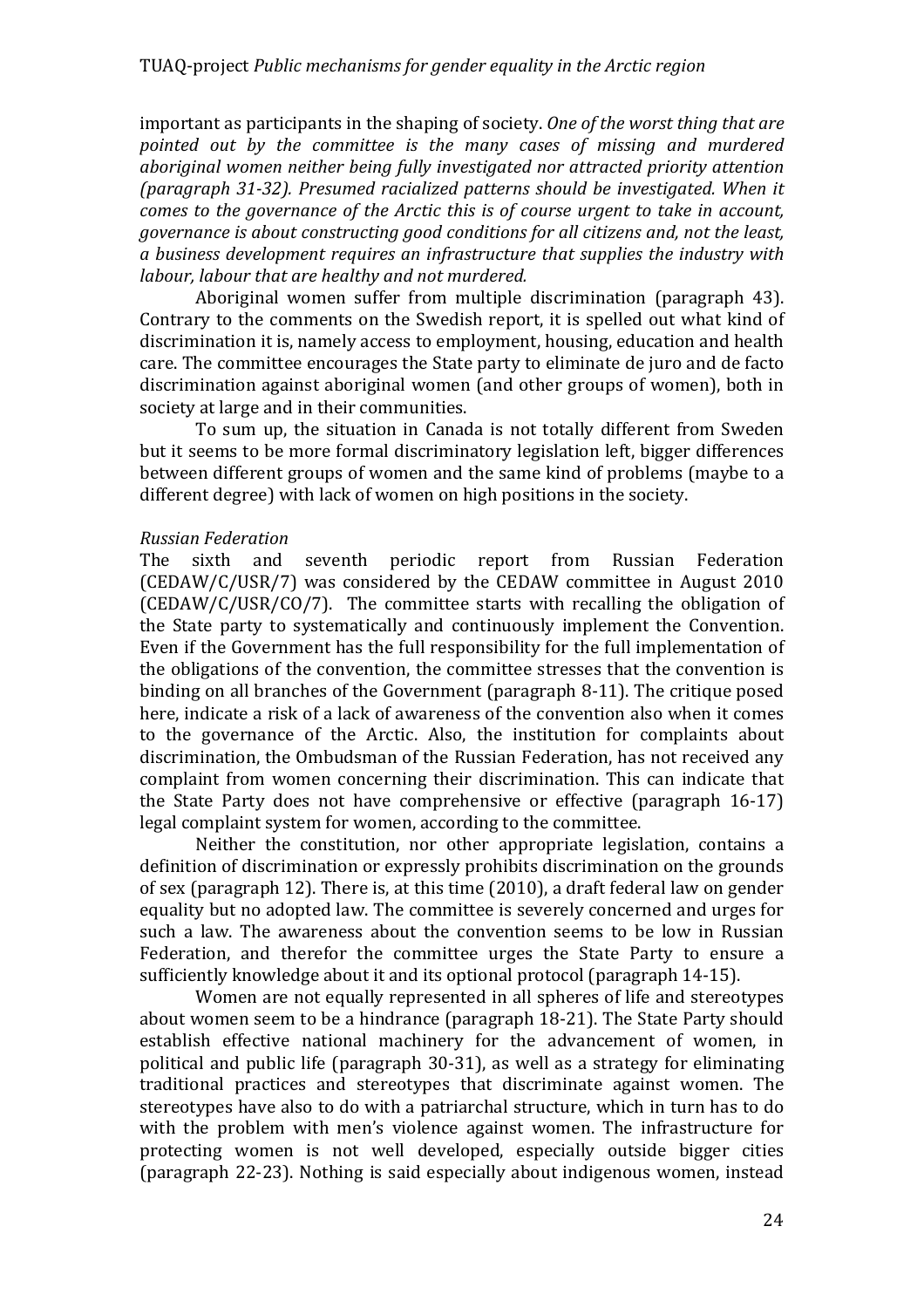women in some specific areas are pointed out as more exposed to violence (paragraph  $24-25$ ). The situation of rural women (paragraph  $42-43$ ) and ethnic minority women (paragraph 44-45) is problematic and the committee urges for measures improving the situation and to eliminate multiple discrimination (paragraph 46-47). The high and increasing prevalence of trafficking and prostitution is pointed out (paragraph 26, 28).

The recommendation for the next report (expected to be delivered in 2014) is to include women's NGO in the process. This recommendation add the image of Russian Federation, performed in the statement of the committee, of a society in which women are subordinated in general and in which a patriarchal structure is very dominant.

# **5.** Taking gender equality seriously?<sup>25</sup>

 

Some conclusions of the presentation above of the regional governance of the Arctic, the rhetoric and the practice of gender equality within the governing bodies, and the comments from CEDAW on three of the arctic states, will be drawn here.

Gender equality is certainly an issue NOT prioritised in the regional governance of the Arctic. One question is; should it be prioritised? The answer to that question is with no doubt: yes. The living conditions in the Arctic and the situation in the governance of the Arctic are not gender equal, not when it comes to representation of men and women, meeting the needs of all citizens, or building a society which promotes gender equality. Therefor, it could be expected that the governing bodies were *taking gender equality seriously*.

The study of how gender equality is expressed, how gender equality is practiced within the governance, and the considerations of the CEDAW committee, shows that there are a lack of awareness and a lack of activities that could meet the needs of all citizens in the Arctic. How can the lack of interest be explained?

One thing to start with is the purpose of the governance of the Arctic. The governance is based on conflicting interests, the interest of access to natural resources and trades, the interest protecting the environment, the interest of balance between the majority population and the indigenous population often depending on the nature in a more direct way for survival (in several respects). Governance of the Arctic is or should be the democratic response to and balancing of conflicting interests, but one problem is that the governing bodies have also interests in the Arctic. Who's interests and which interests that are given priority in the balancing between conflicting interests can be understood by the way the governance is organised.

The Arctic Council for instance has eight member states, with a rotating chairmanship. The chairman state will set the agenda for the term. All decision are to be consensus decisions. The indigenous people are represented as permanent participants, which means that they have full consultation rights in connection with the Council's negotiations and decisions. It is said that they make valuable contributions to the Council's activities in all areas. What is more, non-arctic states with interests in the Arctic (probably economic interest) have observer status. They have no influence formally, but they have access to

 $25$  A paraphrase of the expression Taking rights seriously? the title of the book from 1977 by Ronald Dworkin.